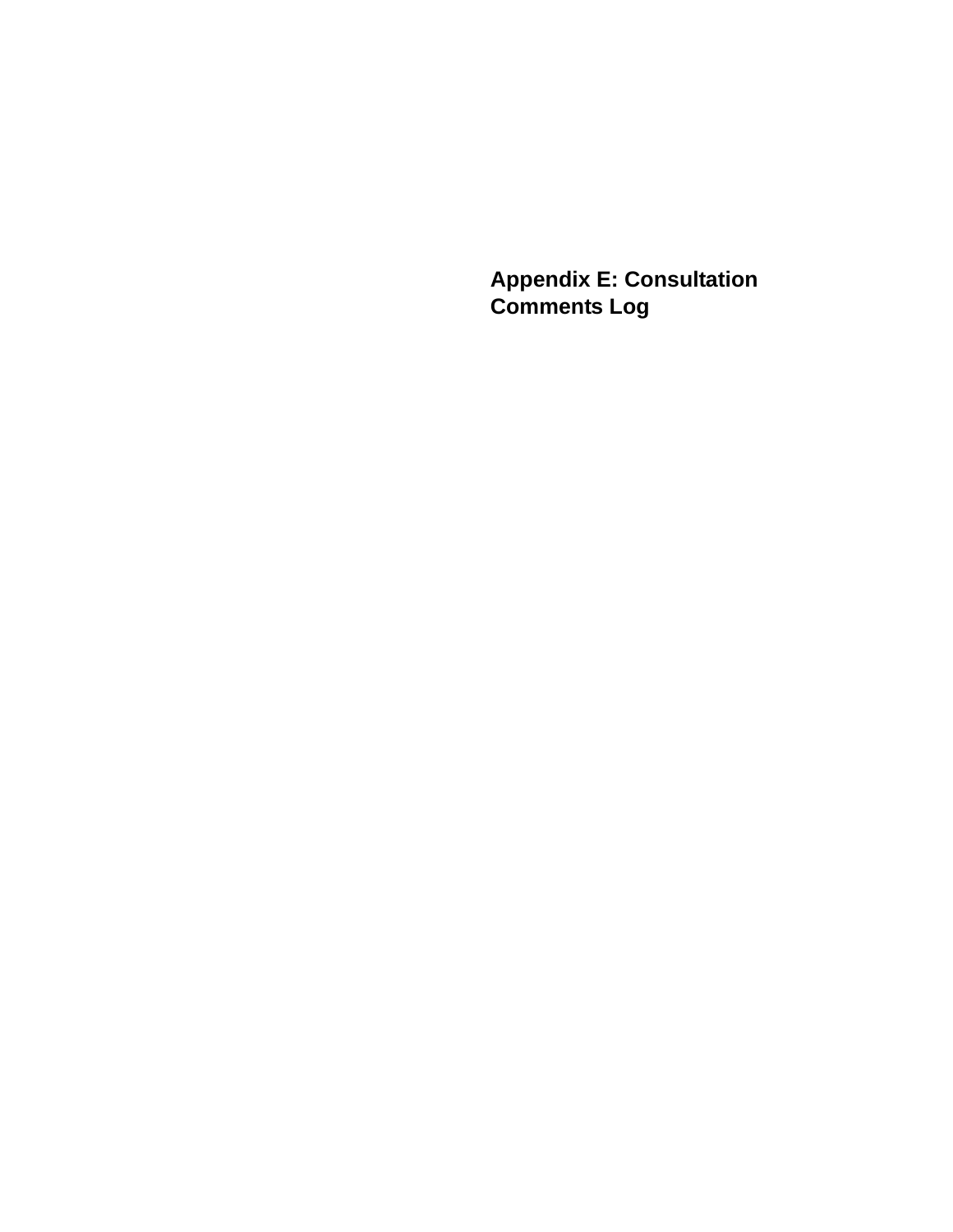# Borehamwood and Elstree Urban Transport Plan Draft

## Consultation Comments Log

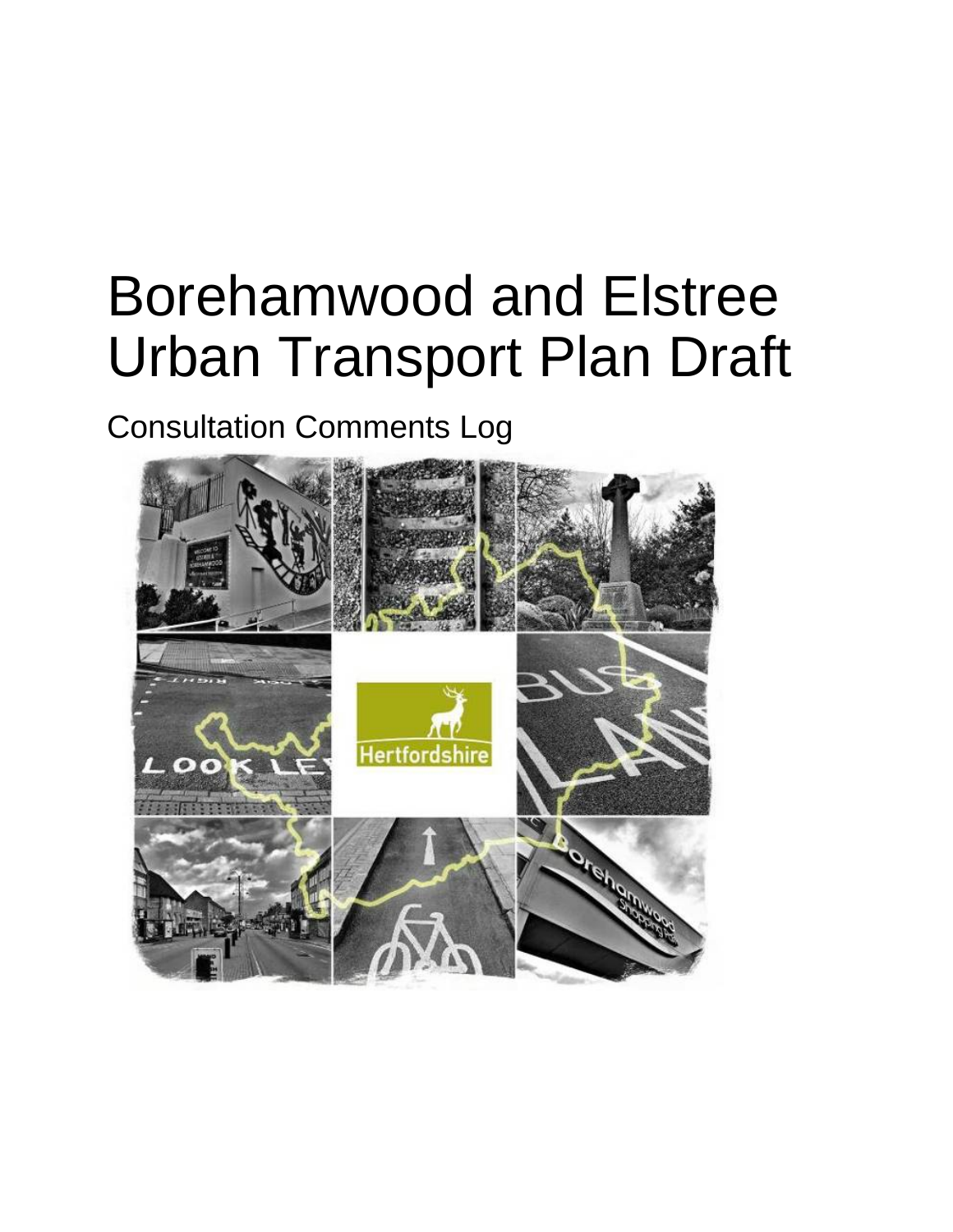## Introduction

A public consultation on the draft Urban Transport Plan for Borehamwood and Elstree (incorporating Well End) took place between Monday 21<sup>st</sup> January 2013 and Sunday 3<sup>rd</sup> March 2013. This report describes the method adopted for the public consultation, the results obtained (including results from a questionnaire and comments from local people), and the proposed actions to be taken in response to the questionnaire results and local people's comments.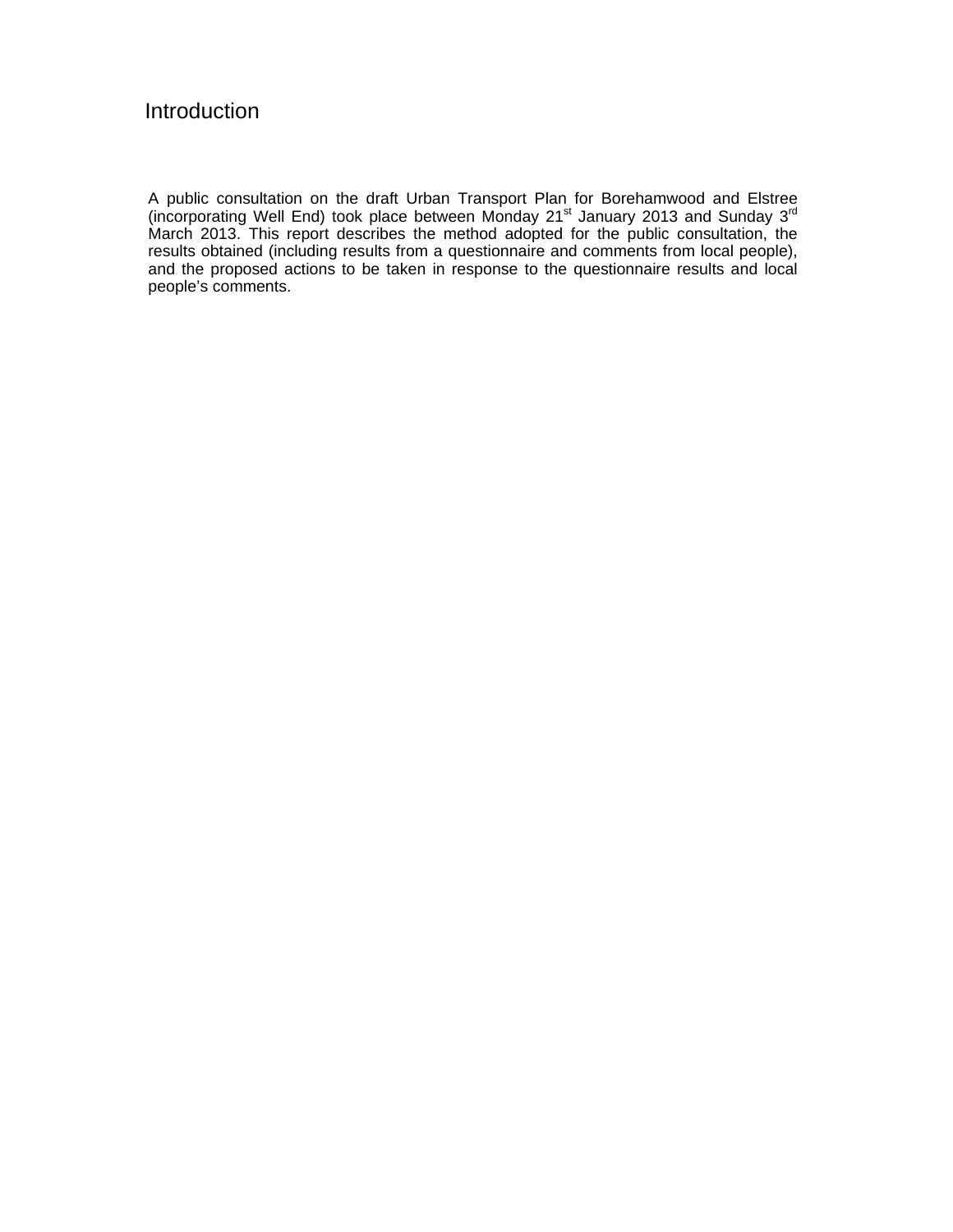## **Methodology**

The public consultation was based around the following:

- Questionnaire
- Public consultation exhibition

#### **Questionnaire**

A questionnaire was prepared comprising of eleven questions. The purpose of the questionnaire was to seek people's views on the proposed UTP schemes, as well as obtain some background information which could help frame people's views, for example where a respondent lives, where they work, and which mode of transport they use to travel to/from work.

The questionnaire was made available online for the duration of the public consultation and received nine responses. Paper copies of the questionnaire were available for visitors to the exhibition to fill in, and this received eight responses.

The structure of the questionnaire is set out in Appendix A. The results of the questionnaire are discussed in the next section of this report.

#### **Public consultation exhibition**

A public consultation exhibition was held on Saturday  $2^{nd}$  February 2013 at Allum Lane Community Centre, Borehamwood. The facility is located within a short walking distance of Borehamwood town centre, immediately adjacent to Elstree and Borehamwood railway station, with free parking available. The exhibition was open to the public from 10:00am until 3pm. The UTP project team comprising of three AECOM consultants and Hertfordshire County Council officer were in attendance at the exhibition to answer questions, explain the purpose of the UTP and to discuss the schemes outlined.

Two sets of display boards were provided, displaying background information of how the UTP was developed, and information about the proposed schemes.

A3-sized booklets were available which showed proposed scheme plans in more detail.

Copies of the UTP were also on display.

Paper copies of the consultation questionnaire were available for visitors to fill in.

The exhibition was attended by approximately 30 individuals throughout the day.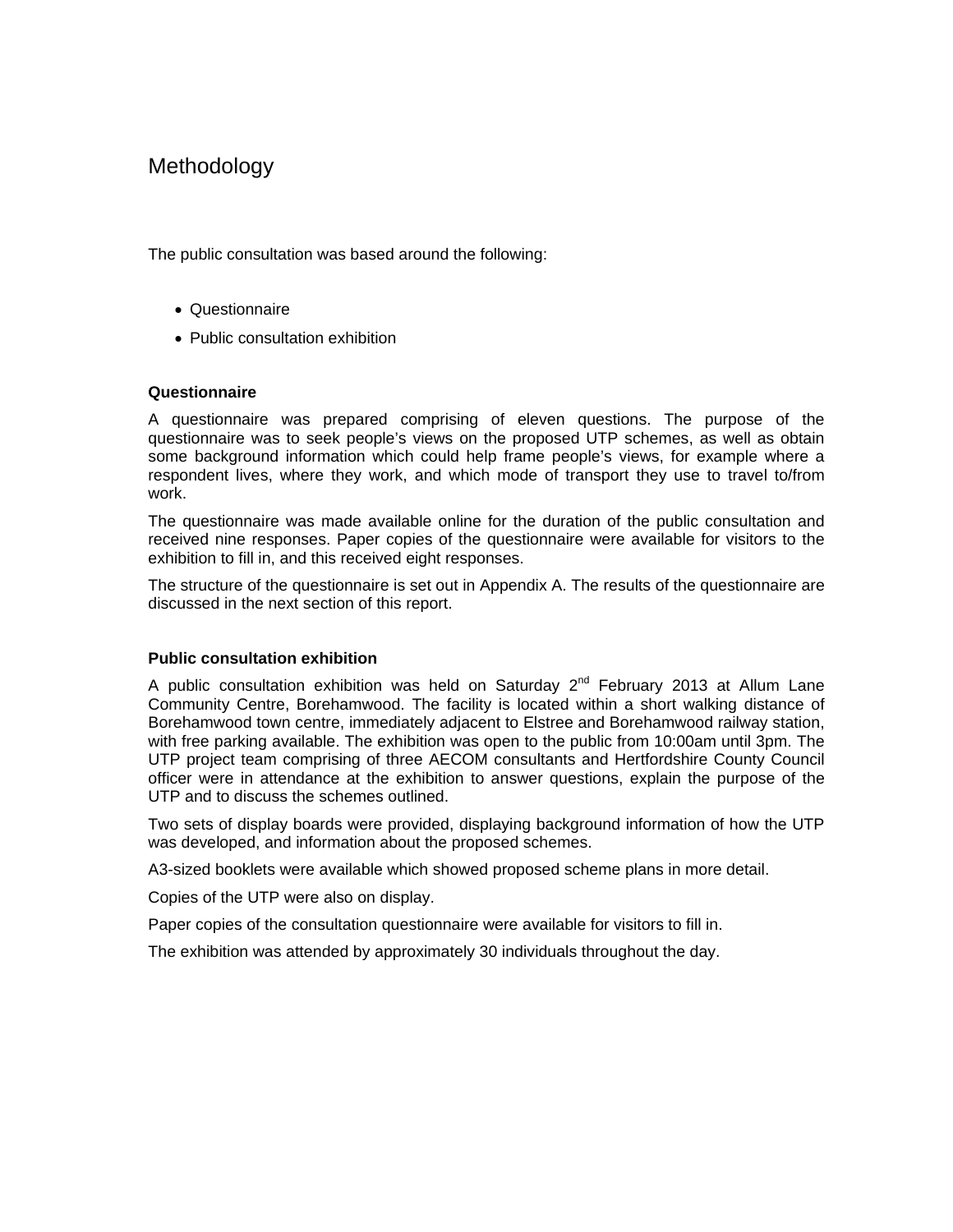

**Figure 1: Exhibition Display Boards** 

## **Promotion**

The public consultation was promoted by the distribution of A5-sized fliers to a variety of locations across the UTP area, including Borehamwood Library, Hertsmere Borough Council Civic Centre, Allum Lane Community Centre and local schools. A3 sized versions of the fliers were also displayed at the exhibition venue, local library and Hertsmere Borough Council Civic Offices (foyer). A copy of the flier is presented in Appendix D.

Two articles were published in the local newspaper, the Borehamwood Times, which advertised the public consultation and exhibition as well as draw attention to particular issues of local concern. The articles were published on Monday 21<sup>st</sup> January 2013, which notified the reader of the forthcoming public consultation, and on Friday 22<sup>nd</sup> February, which reminded readers of the public consultation.

Monday 21st January 2013

**"Hertfordshire County Council launches urban transport plan"**  http://www.borehamwoodtimes.co.uk/news/10175081.Council\_launches\_transport\_consultation/

Friday 22nd February 2013

**"Hertfordshire County Council transport consultation ends next week"**  http://www.borehamwoodtimes.co.uk/news/10246811. We need to stop the boy racers \_\_\_ just\_one\_week\_left to\_reply\_to\_transport\_consultation/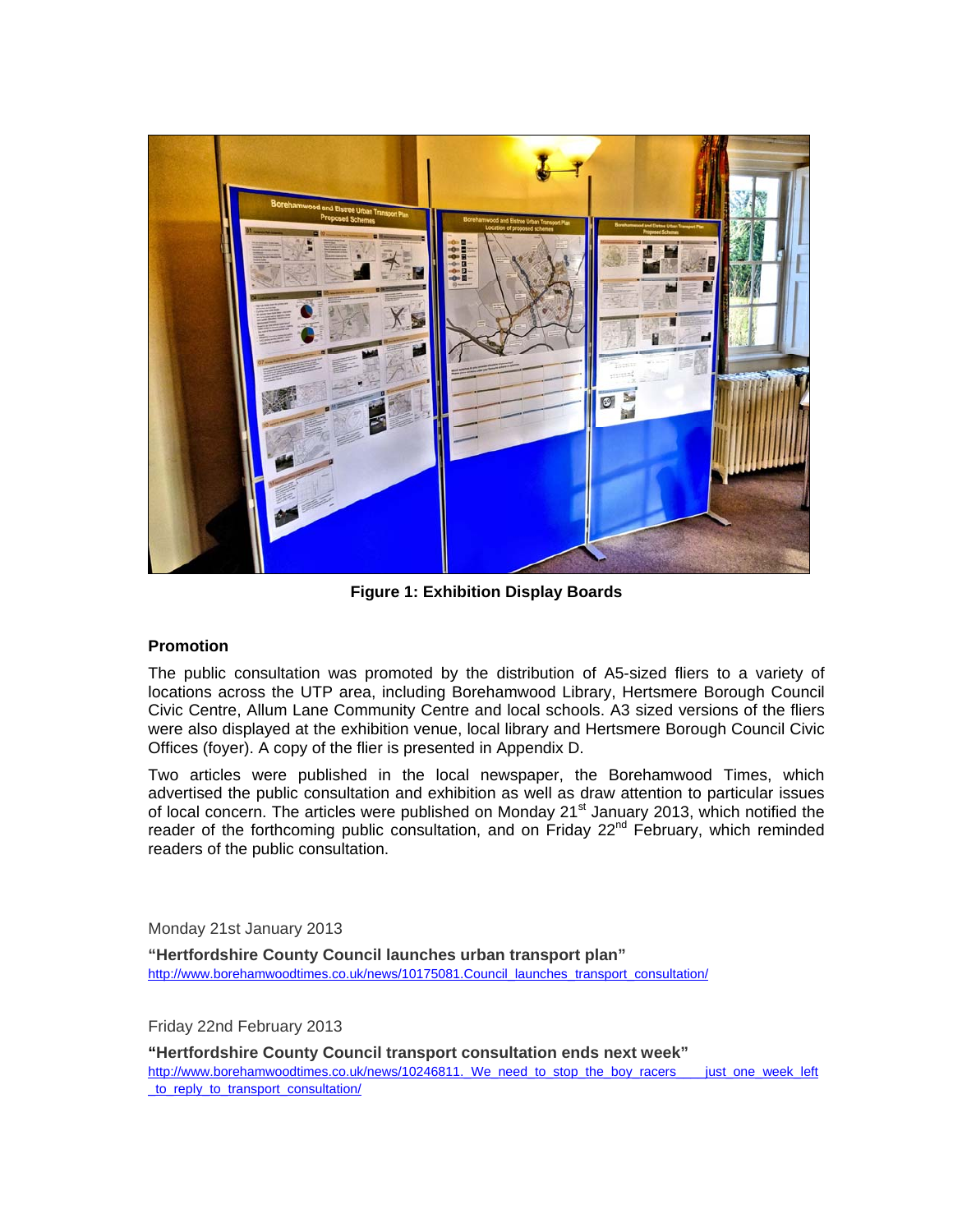## Consultation Results and Response

The structure of the questionnaire is discussed in the previous section and detailed in Appendix A.

The results from the Questionnaire are summarised in the series pie charts below with supporting commentary. As noted in the previous section, the questionnaire received few responses, thus producing a small sample size which may not be totally representative of the local area. This is demonstrated in the results of Question 3 with the majority of respondents residing in the area with the smallest population.

Whilst results should therefore be treated with caution, they provide an indication of which schemes people support or oppose.



**Figure 2** 



## **Figure 3**

A large proportion of respondents were aged over 65, many of whom indicated they were retired or did not currently work.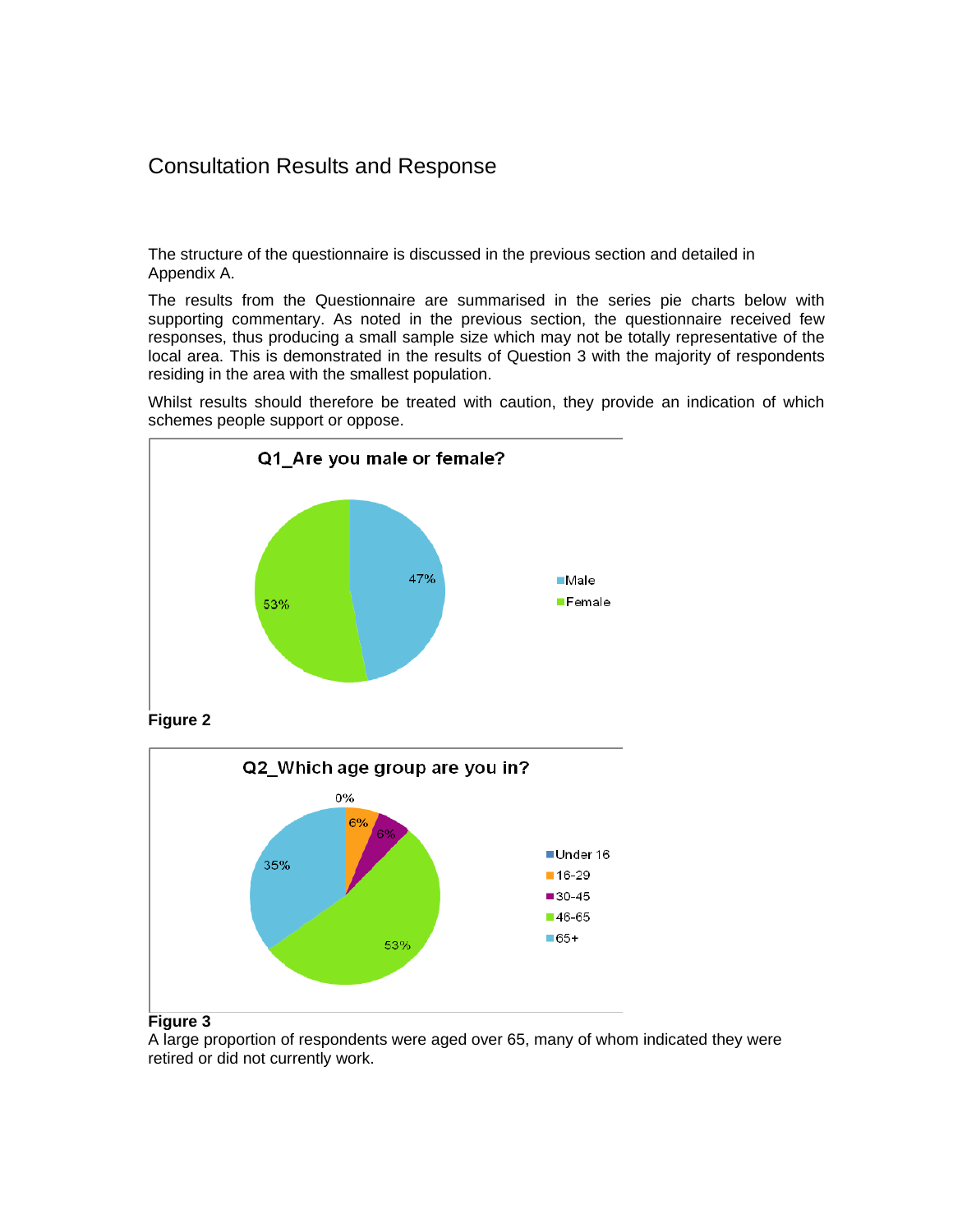

As noted above, the majority of respondents reside in Well End which has the smallest population within the UTP area and this may influence the results of later questions.



## **Figure 5**

As identified under Question 2, a large proportion of respondents were aged 65 or over. Results from Question 4 indicate that around half of respondents do not currently work. Of those respondents who work, many work elsewhere and some work in Borehamwood with none indicating that they worked in Elstree or Well End.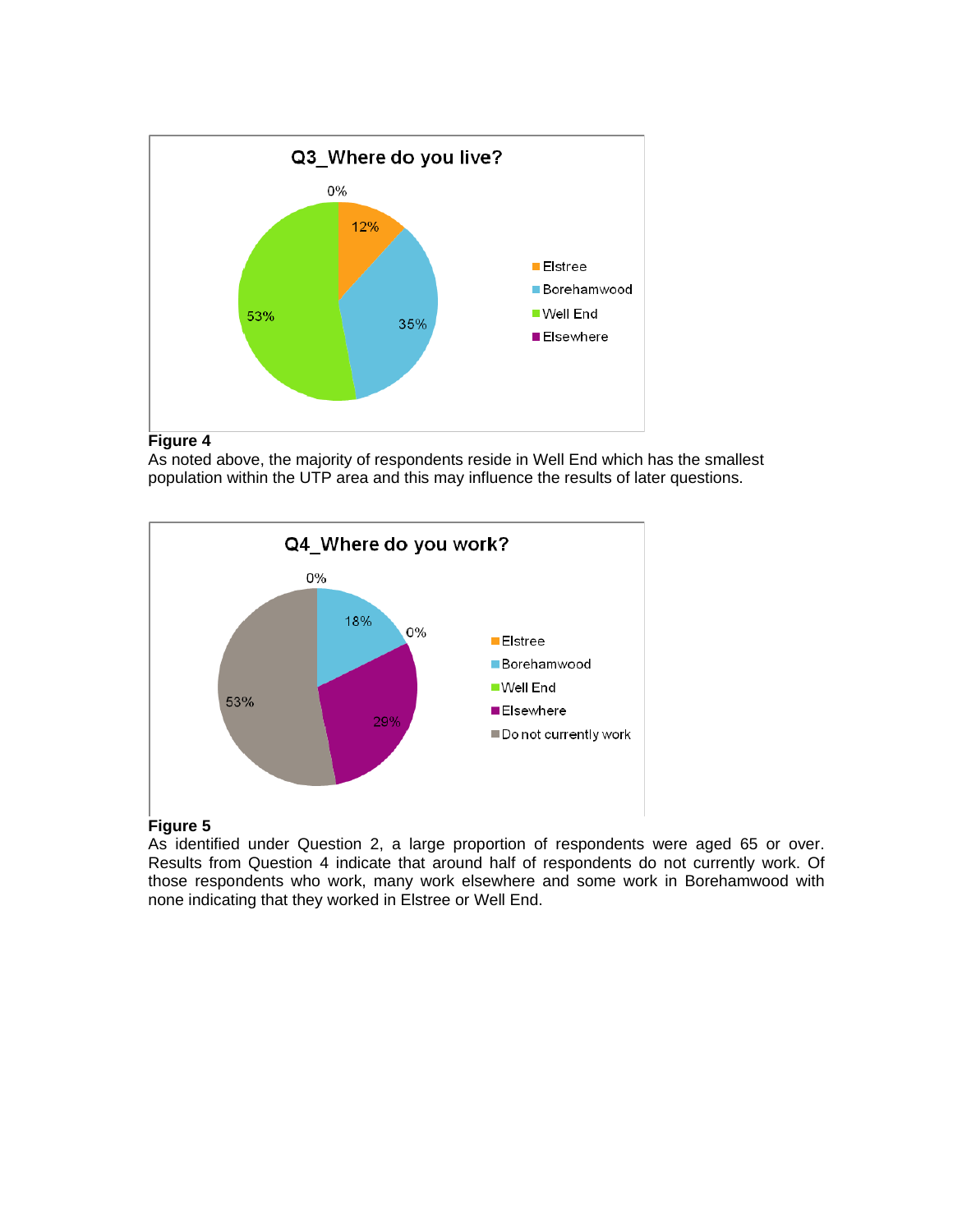

The results indicate that a sizeable proportion of respondents use the car to travel to/from work with travelling on foot, by bicycle, by train or by bus each representing broadly equal proportions.

Some respondents indicated that they use more than one mode of transport to travel to work, and many of these respondents worked elsewhere suggesting they may use one mode to access another, e.g. walk or cycle to the station to then take a train, or that they alternate between different modes by choice.



## **Figure 7**

The questionnaire results indicate that the majority of respondents fully or partly support the proposed Highways and Congestion schemes. Notwithstanding this result, some respondents raised concern with traffic congestion at the Stirling Corner junction and how this was not being addressed through the UTP.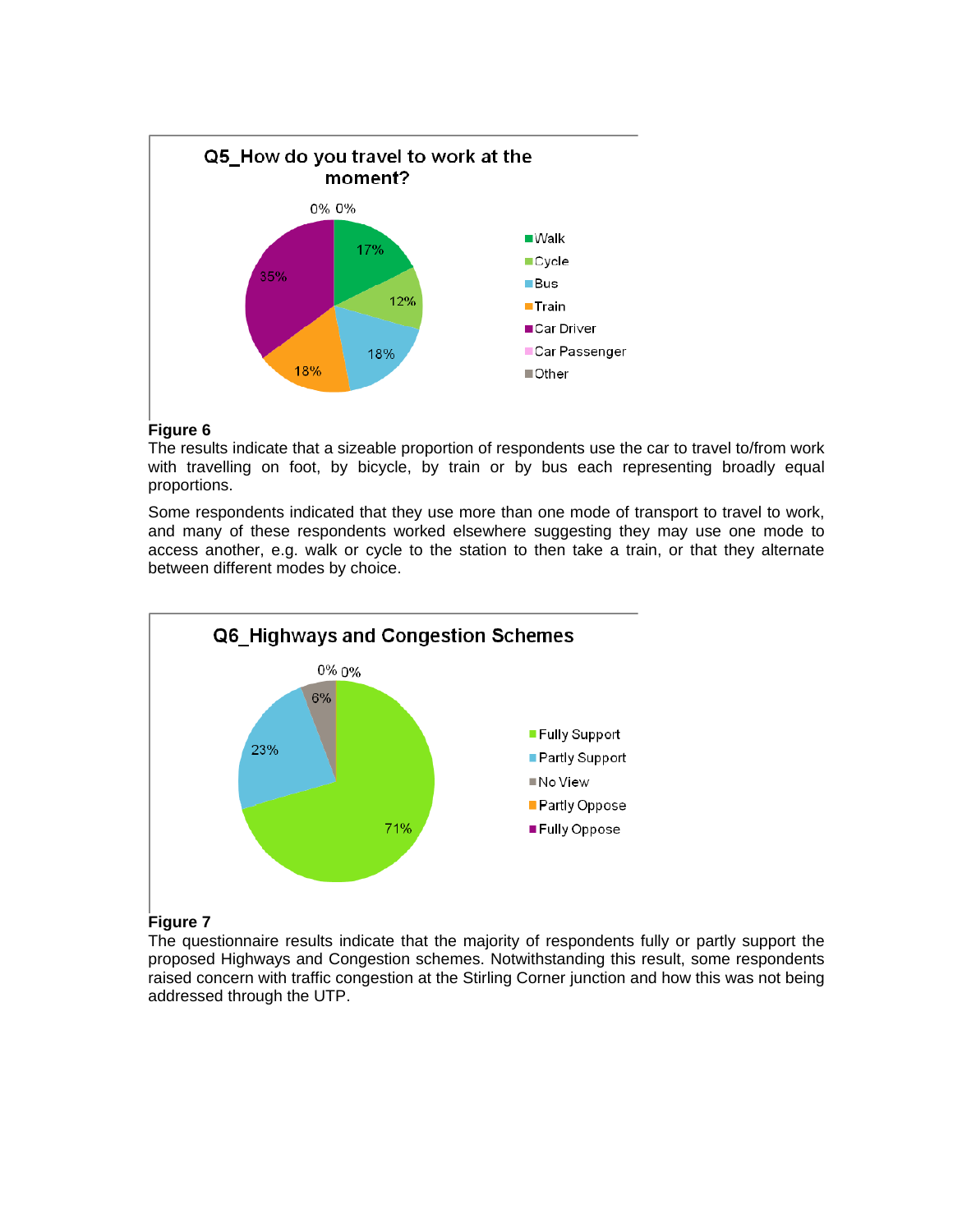

The results indicate that a large proportion of respondents fully or partly support the Accessibility schemes. Respondents specifically commented on the need to improve pedestrian/cycle connections between Well End and Borehamwood for benefit of those who do not drive. Concern was also raised that the factors which contribute to existing mode choice in the area, particualrly the preference given to the car, needs to be better understood.



## **Figure 9**

The results indicate that the majority of respondents fully or partly support the proposed Cycling schemes. However, some respondents were unconvinced the level of investment in cycling infrastructure is justfied given the mode's current popularity compared with the car. Some respondents questionned the impacts that cycling could have on traffic congestion. Some respondents also commented on the need to improve cycle parking facilities as well as improving cycle routes.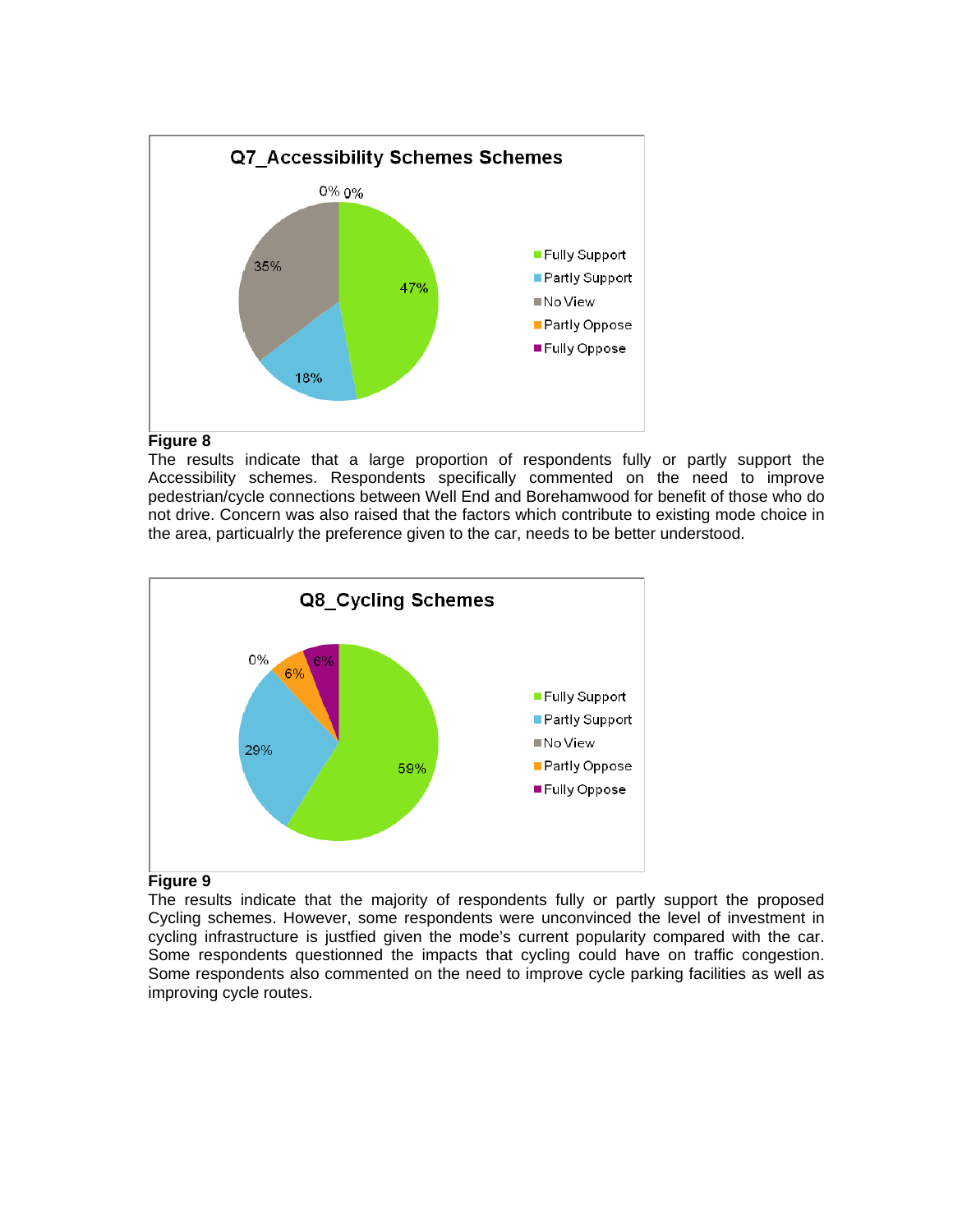

A large proportion of respondents either fully or partly supported the proposed Walking schemes, with specific comments indicating that this mode is currently under-valued.



## **Figure 11**

The results indicate that a large proportion of respondents either fully or partly supported the proposed Parking schemes although many expressed no view.

Respondents raised concern that current levels of enforcement are not effective to prevent pavement parking, an issue which has been highlighted in the UTP. Respondents also suggested there is not enough free parking provided in the town centre, and that disabled parking was difficult to access on Shenley Road (adjacent to the shopping parade).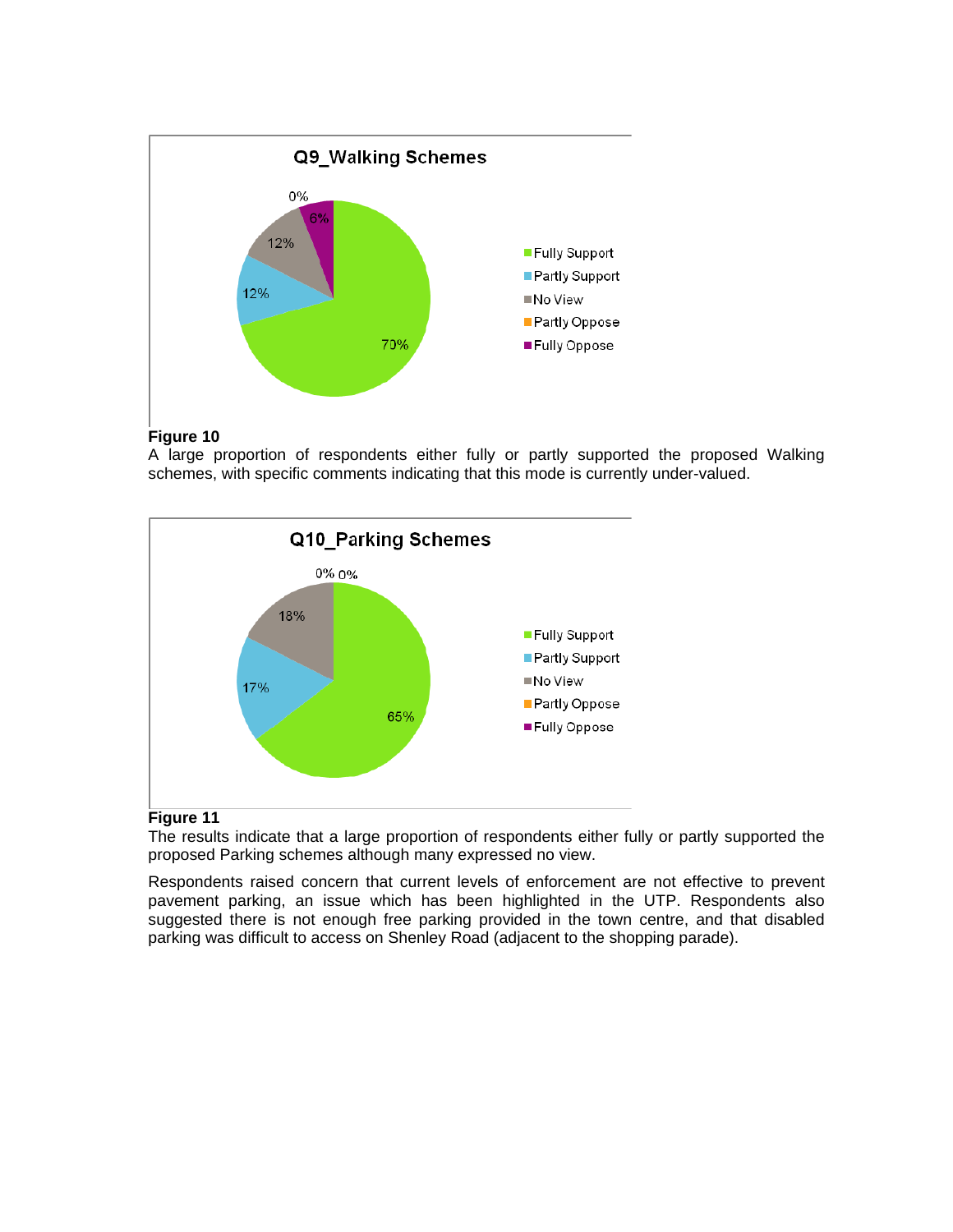

The above results indicate that a large proportion of respondents either fully or partly support the proposed Speed Compliance schemes. However, several respondents raised concern with the proposals set out under Scheme 22.1 Well End Road. Respondents, including local residents, highlighted their concerns regarding traffic speeds through Well End, and views on how traffic speeds should be reduced. Respondents also questionned the effectiveness of enforcing a 20mph speed limit on Shenley Road (Borehamwood high street) especially given the view that traffic currently complies with the speed limit.

Respondents to the questionnaire and visitors to the exhibition were given the opportunity to provide additional comments. Comments are summarised under theme, e.g. related to a particular scheme, issue or transport theme, in the table below. The UTP Project Team's response and proposed set of actions are also set out below.

Comments are not listed in any particular order of priority.

| <b>Comment</b>                                                                                                     | <b>UTP Project Team Response</b>                                                                                                                  |  |  |
|--------------------------------------------------------------------------------------------------------------------|---------------------------------------------------------------------------------------------------------------------------------------------------|--|--|
| 1. Scheme 22.1 Well End Road:                                                                                      |                                                                                                                                                   |  |  |
| Proposed chicanes (kerb build-outs) would be<br>obstructive, dangerous in fog and not suitable for<br>horse riders | Consideration to be given to alternative                                                                                                          |  |  |
| Chicanes would cause traffic to slow-down, stop<br>and then accelerate noisily once the road ahead<br>is clear     | physical measures - chicanes are just one<br>option which may not be taken forward                                                                |  |  |
| Physical measures are needed, potentially<br>chicanes or something else, traffic signs mostly<br>ineffective       | Further options will be considered - the pros<br>and cons of traffic humps will be considered<br>as part of this exercise.                        |  |  |
| Traffic humps not favoured as an alternative.                                                                      |                                                                                                                                                   |  |  |
| Footpath is not wide enough along Well End.                                                                        | Consideration could be given to the need<br>and feasibility of widening the footpath.<br>Possible provision of an edge line on the<br>carriageway |  |  |

**Table 1: Comments Log and UTP project team response**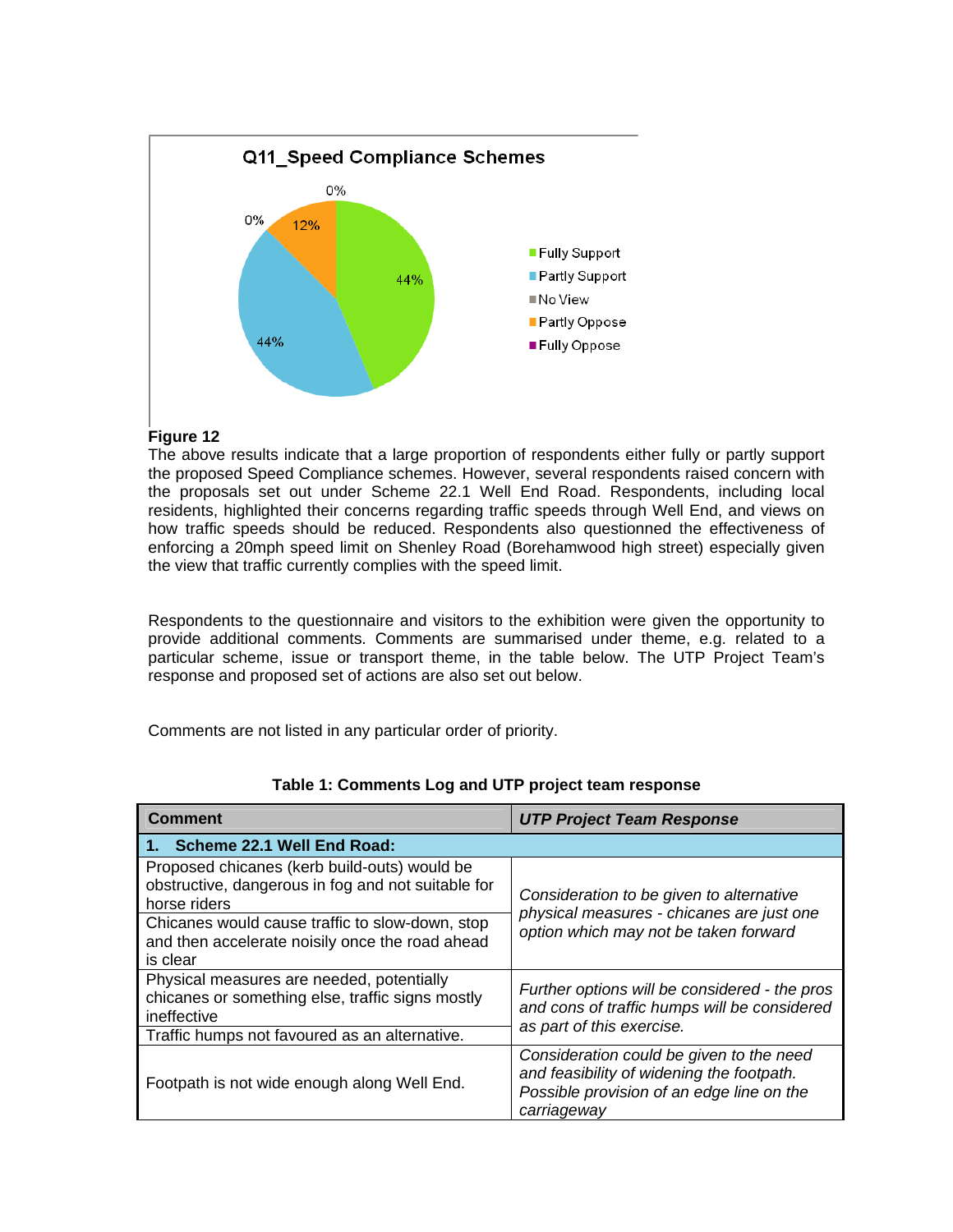| A speed camera is needed.                                                                                                                                                                                                                                                                         | Well End Road does not meet the<br>requirements for a speed camera                                                                                                                                                                                                                                                                                                                                                                                                                                                              |  |
|---------------------------------------------------------------------------------------------------------------------------------------------------------------------------------------------------------------------------------------------------------------------------------------------------|---------------------------------------------------------------------------------------------------------------------------------------------------------------------------------------------------------------------------------------------------------------------------------------------------------------------------------------------------------------------------------------------------------------------------------------------------------------------------------------------------------------------------------|--|
| Signs warning drivers of the potential presence of<br>horse riders are needed.                                                                                                                                                                                                                    | Signs warning drivers of horse riders will be<br>considered as part of revised scheme<br>proposals                                                                                                                                                                                                                                                                                                                                                                                                                              |  |
| 30mph speed limit is potentially not low enough.                                                                                                                                                                                                                                                  | The route would not be suitable for a speed<br>limit lower than 30mph                                                                                                                                                                                                                                                                                                                                                                                                                                                           |  |
| Existing 'Y-junction' of Well End Road with<br>Potters Lane should be converted to a mini<br>roundabout.                                                                                                                                                                                          | Consideration could be given to simplifying<br>the existing junction arrangement into a<br>simple T-junction. Unless suitable deflection<br>can be achieved on the northern approach<br>to slow drivers down on the approach to the<br>mini roundabout, the introduction of a mini<br>roundabout could pose the risk of collisions<br>with vehicles turning right from Potters Lane<br>into Well End Road. Dense hedgerow on<br>north-western side of the junction obstructs<br>intervisibility.                                |  |
| Flashing sign indicating excessive speed could be<br>effective                                                                                                                                                                                                                                    | Consideration could be given to provision of<br>a flashing sign as one of scheme options                                                                                                                                                                                                                                                                                                                                                                                                                                        |  |
| Speed limit should be reviewed on the section<br>between Well End and Shenley - the whole route<br>experiences excessive traffic speeds - there is a<br>need to extend 40mph speed limit all the way to<br>Shenley, and introduce measures to enforce<br>30mph speed limit within the urban area. | The current section of 40mph acts as a<br>buffer between the deristricted section to<br>the north (between Well End and Shenley)<br>and the 30mph section within Well End. The<br>purpose of the buffer zone is to bring<br>vehicle speeds down on approach to a<br>lower speed limit. It may not be feasible to<br>enforce a 40mph speed limit if it was<br>extended towards Shenley. Due to limited<br>resources, Police prioritise speed<br>enforcement activity at locations with a<br>history of speed related collisions. |  |
| Speed reduction measures should extend from<br>Rowley Lane (Elstree Way) to Well End Road -<br>the section of Rowley Lane south of the Studio<br>Way roundabout is wide with little active frontage<br>which could encourage higher traffic speeds.                                               | Consideration could be given to widening<br>the area of interest of Scheme 22.1 to<br>incorporate Rowley Lane, in addition to<br>emphasising the linkage with Scheme 9<br>which incorporates a measure to reduce<br>traffic speeds on Rowley Lane (southbound)<br>at the junction with the one-way gyratory.                                                                                                                                                                                                                    |  |
| Speed reduction measures also needed on<br>Potters Lane on the section between Well End<br>Road (Y-junction) and Denham Road<br>(roundabout)                                                                                                                                                      | Consideration could be given to the need<br>and feasibility introducing speed compliance<br>measures on this section in conjunction with<br>potential measures on Well End Road and<br>Rowley Lane.                                                                                                                                                                                                                                                                                                                             |  |
| Better signage is needed to indicate the HGV<br>drivers of the distribution centre – this will prevent<br>lorries U-turning at the Rowley Lane-Studio Way<br>roundabout and damaging the kerb.                                                                                                    | Improved signage has already been<br>implemented. Further consideration could<br>be given to the quality and location of<br>signage as part of Scheme 22.1                                                                                                                                                                                                                                                                                                                                                                      |  |
| Problem with adverse camber when travelling<br>south between Potters Lane and No. 43                                                                                                                                                                                                              | Consideration could be given to the<br>investigation of the problem identified and<br>the need and feasibility of possible remedial<br>measures.                                                                                                                                                                                                                                                                                                                                                                                |  |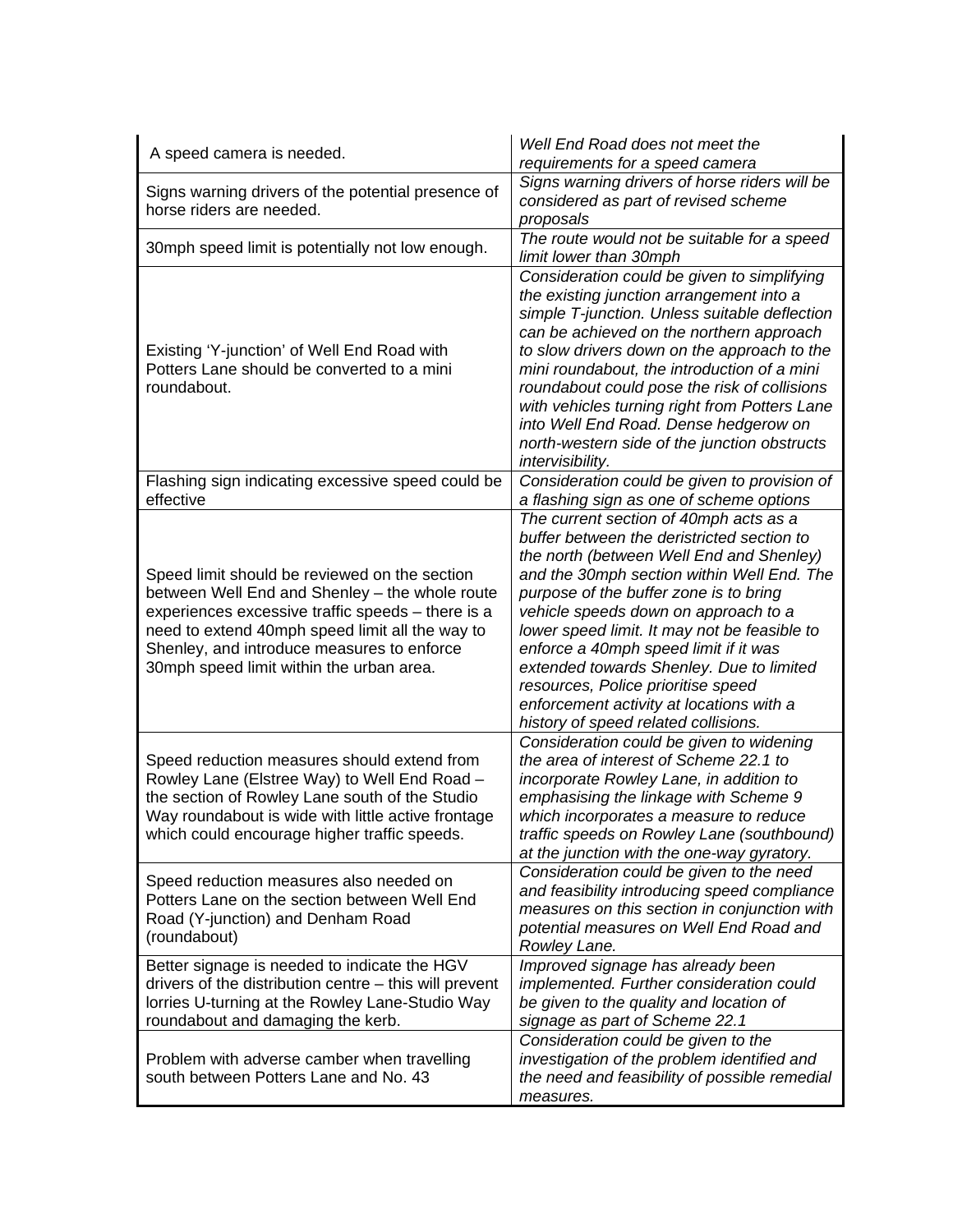| 2.<br><b>Public Transport (general comments)</b>                                                                                                                                                   |                                                                                                                                                                                                                                                                                                                                                                  |  |  |
|----------------------------------------------------------------------------------------------------------------------------------------------------------------------------------------------------|------------------------------------------------------------------------------------------------------------------------------------------------------------------------------------------------------------------------------------------------------------------------------------------------------------------------------------------------------------------|--|--|
| Improvements to waiting facilities, provision of<br>real-time information screens, introduction of<br>integrated electronic ticketing should all be<br>implemented to enhance network connections. | Improvements to bus stop facilities is on a<br>rolling programme covering the County. Bus<br>stop facilities at the railway station bus<br>interchange should serve as a model<br>template of the form of improvement that<br>could be implemented at other bus stops.                                                                                           |  |  |
| Service B3 does not run into the late evening<br>therefore it cannot be used by commuters<br>returning home from work.                                                                             | Bus services are run commercially by<br>private operators. The decision to change<br>the timetable for route B3 is a commercial<br>decision.                                                                                                                                                                                                                     |  |  |
| Additional bus services from Edgware to<br>Centennial Park are needed.                                                                                                                             | Bus services are run commercially by<br>private operators. The decision to amend<br>timetables and provide additional services is<br>a commercial decision. Proposed<br>improvements to bus stop facilities may in<br>the longer term encourage more use of bus<br>services, which could make the provision of<br>enhanced services commercially more<br>viable. |  |  |
| Additional bus stops are needed on Shenley<br>Road between Furzehill Road junction and Tesco<br>roundabout, and in the vicinity of the junction<br>between Studio Way and Elstree Way.             | A scheme to develop the Elstree Way<br>corridor is currently in preparation by<br>Hertsmere Borough Council. The team<br>developing the scheme will be notified of                                                                                                                                                                                               |  |  |
| Bus stops adjacent to the Venue should be<br>improved.                                                                                                                                             | this issue who can explore whether bus<br>stops can be improved as part of the<br>scheme.                                                                                                                                                                                                                                                                        |  |  |
| Map showing bus routes in the UTP is inaccurate.                                                                                                                                                   | Maps showing bus routes within the UTP<br>will be reviewed to ensure they display up to<br>date information.                                                                                                                                                                                                                                                     |  |  |
| 3.<br>Scheme 22.5 - Shenley Road 20mph speed limit                                                                                                                                                 |                                                                                                                                                                                                                                                                                                                                                                  |  |  |
| The proposed speed limit is not needed. Existing<br>traffic calming is effective enough.                                                                                                           | The 20mph speed limit is intended to<br>reinforce the existing traffic calming<br>measures and serve as a further reminder<br>to drivers that they are entering a town<br>centre environment. 20mph speed limit only<br>requires signage at entry/exit points.                                                                                                   |  |  |
| Scheme 7 - Shenley Road/Elstree Way Roundabout<br>4.                                                                                                                                               |                                                                                                                                                                                                                                                                                                                                                                  |  |  |
| Concern that reducing road space will lead to<br>increased congestion.                                                                                                                             | The interim scheme and long-term scheme<br>are designed to manage traffic flows and<br>improve the provision for pedestrians and<br>cyclists. Both schemes have been<br>developed to ensure there is a better<br>balance between car and non-car modes.                                                                                                          |  |  |
| The section of Elstree Way between the A1 and<br>Tesco is viable for cycle path and landscaping<br>improvements                                                                                    | The Elstree Way long-term scheme<br>proposes changes to the link between<br>Tesco and Studio Way. Scheme 9<br>considers improvements to cycleways along<br>Elstree Way corridor to the A1.                                                                                                                                                                       |  |  |
| <b>Cycling (general comments)</b><br>5.                                                                                                                                                            |                                                                                                                                                                                                                                                                                                                                                                  |  |  |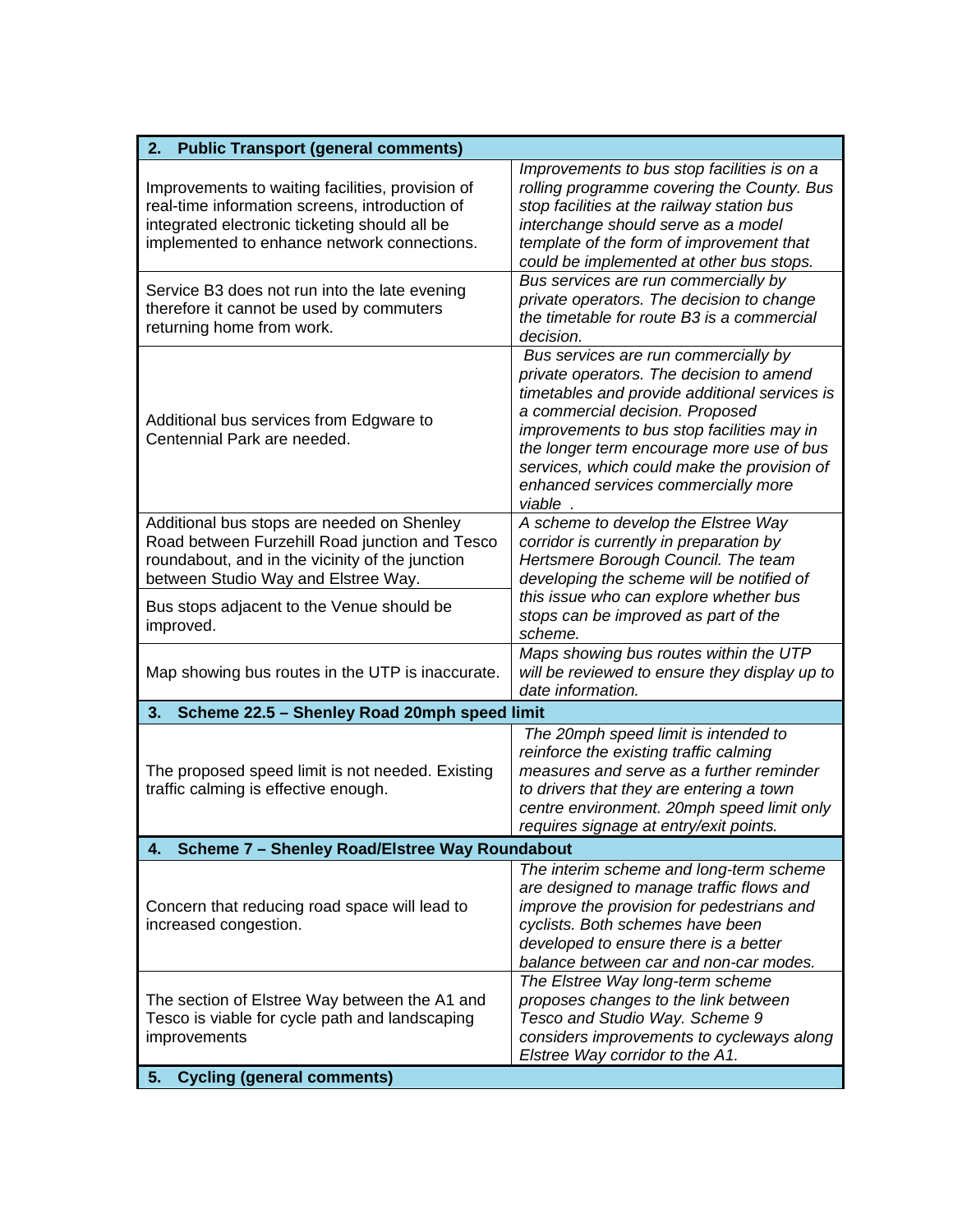| Cycling represents a low mode share so therefore<br>why should so much money be invested in<br>improving cycle infrastructure?                                                 | The objective of cycling measures is to<br>encourage modal shift, especially for shorter<br>distance trips taking place within the urban<br>area.                                                                                                                                                                       |  |  |
|--------------------------------------------------------------------------------------------------------------------------------------------------------------------------------|-------------------------------------------------------------------------------------------------------------------------------------------------------------------------------------------------------------------------------------------------------------------------------------------------------------------------|--|--|
| Cycle parking facilities needs to be improved as<br>well as improving the cycle routes.                                                                                        | Schemes 12 and 17 incorporate measures<br>to improve/increase cycle parking at key<br>local destinations, building on the recent<br>improvements to cycling facilities at Elstree<br>and Borehamwood railway station.                                                                                                   |  |  |
| Measures to improve footway/cycleway<br>connectivity between Well End and<br>Borehamwood is welcomed, especially for those<br>who cannot drive or do not have access to a car. | No comment required.                                                                                                                                                                                                                                                                                                    |  |  |
| More promotion of cycling is needed.                                                                                                                                           | A campaign to encourage cycling and<br>promote the new cycling measures (if<br>implemented) should be considered in the<br>longer term, to run in parallel with the<br>implementation of proposed improvements                                                                                                          |  |  |
| Some proposed routes cross green belt fields<br>(Aldenham Park) which suffers from flooding<br>problems.                                                                       | This will be identified as a current issue/risk<br>within Scheme 5 proforma.                                                                                                                                                                                                                                            |  |  |
| Cycling to school should be encouraged.                                                                                                                                        | The UTP seeks to support cycling to school.<br>The measures proposed should help to<br>create accessible routes linking schools,<br>including Hertswood School.                                                                                                                                                         |  |  |
| Concerned there are no plans to improve cycle<br>facilities on Barnet Lane                                                                                                     | This route experiences higher traffic<br>volumes which may discourage cyclists.<br>The section between Deacons Hill Road<br>and Elstree Crossroads could be<br>considered as a further alternative option for<br>improving cycle linkage between Elstree<br>and Borehamwood (Scheme 5)                                  |  |  |
| Scheme 18 - Allum Lane/Deacons Hill footway enhancement<br>6.                                                                                                                  |                                                                                                                                                                                                                                                                                                                         |  |  |
| Improvements to footway crossings is needed.                                                                                                                                   | Improvements are proposed along<br>Deacon's Hill Road and at the junction with<br>Allum Lane including dropped kerbs<br>incorporating tactile paving where these are<br>not currently provided.                                                                                                                         |  |  |
| A controlled crossing is needed adjacent to the<br>mini roundabout junction.                                                                                                   | Improvements are proposed to footway<br>crossings at the mini roundabout in the form<br>of non-signalised crossing, to cater for<br>desire lines, particularly in relation to the<br>Allum Lane community centre and nearby<br>station. A controlled crossing is provided on<br>the eastern side of the railway bridge. |  |  |
| 'Keep Clear' road markings should be<br>incorporated adjacent to the access to the Allum<br>Lane Community Centre.                                                             | This will be considered for incorporation to<br>Scheme 11.                                                                                                                                                                                                                                                              |  |  |
| <b>Walking (general comment)</b><br>7.                                                                                                                                         |                                                                                                                                                                                                                                                                                                                         |  |  |
| Walking represents a low mode share so<br>therefore why should so much money be invested<br>in improving cycle infrastructure?                                                 | The objective of walking measures is to<br>encourage modal shift, especially for shorter<br>distance trips taking place within the urban                                                                                                                                                                                |  |  |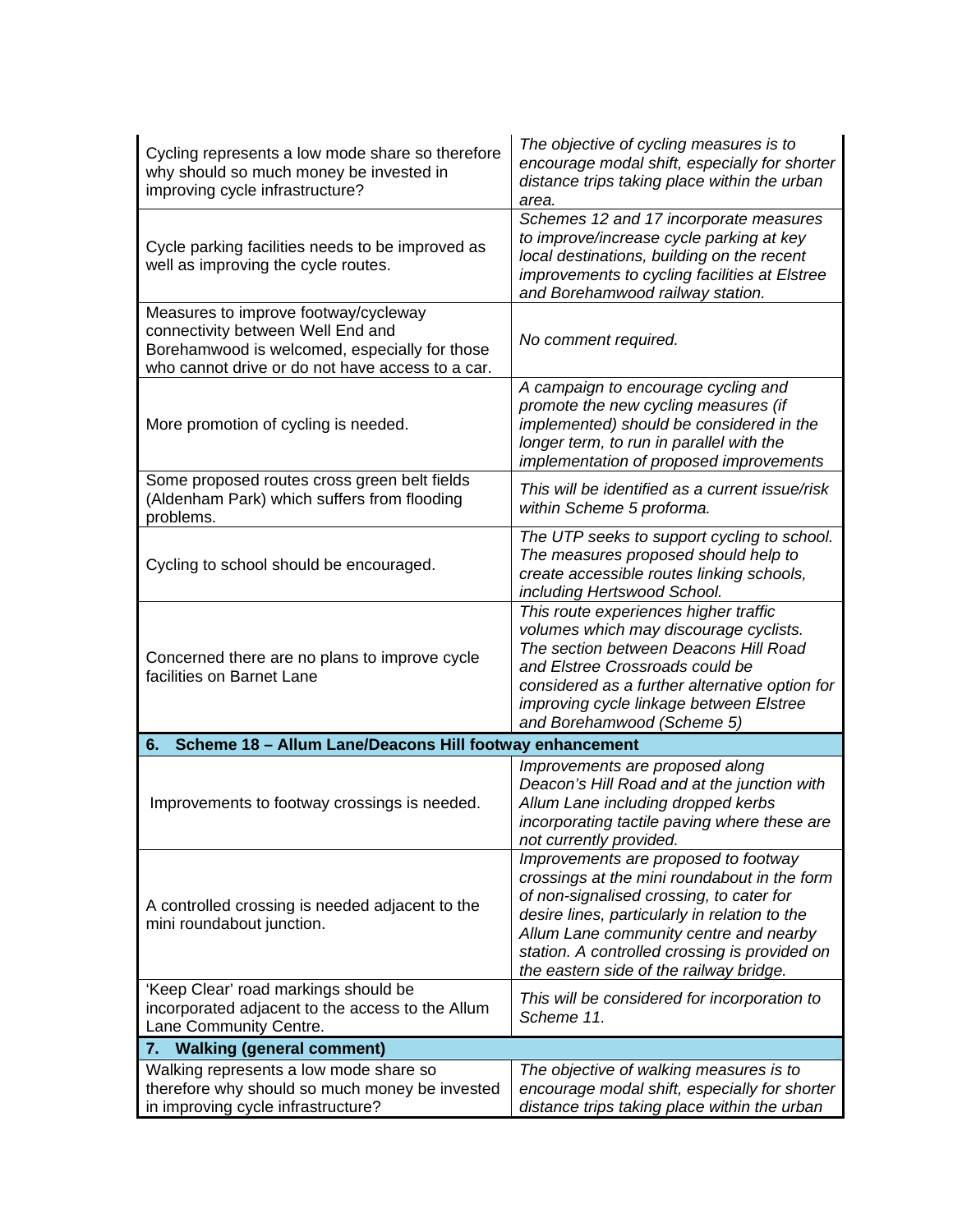|                                                                                                                                                                                                                                                                                                                                                                                                                                                            | area.                                                                                                                                                                                                                                                                                                                                                                                                                                                                                                                                 |  |  |  |
|------------------------------------------------------------------------------------------------------------------------------------------------------------------------------------------------------------------------------------------------------------------------------------------------------------------------------------------------------------------------------------------------------------------------------------------------------------|---------------------------------------------------------------------------------------------------------------------------------------------------------------------------------------------------------------------------------------------------------------------------------------------------------------------------------------------------------------------------------------------------------------------------------------------------------------------------------------------------------------------------------------|--|--|--|
| A1 Stirling Corner junction (including Scheme 11)<br>8.                                                                                                                                                                                                                                                                                                                                                                                                    |                                                                                                                                                                                                                                                                                                                                                                                                                                                                                                                                       |  |  |  |
| It is difficult for traffic to enter the roundabout from<br>the Stirling Way (supermarket) arm - traffic<br>circulates the roundabout at high speeds which<br>makes entering onto the roundabout dangerous.<br>It is not safe to cross the junction. Grade<br>separated crossing such as a footbridge or<br>subway is needed.<br>Traffic signals should be turned on 24/7.<br>Stirling Way arm should be closed to reduce<br>traffic through the junction. | The UTP acknowledges there are bigger<br>issues regarding the A1 Stirling Corner<br>roundabout, including poor pedestrian<br>crossing facilities, with Scheme 11 providing<br>suggestions for improvement. If proposals<br>to narrow the Barnet Lane exit from the<br>roundabout are taken forward, it should be<br>subject to a Road Safety Audit and more<br>detailed design checks. Provision of 24/7<br>traffic signal operation and grade-separated<br>pedestrian crossing facilities is<br>acknowledged in the UTP and is fully |  |  |  |
| Narrowing the exits could be dangerous.                                                                                                                                                                                                                                                                                                                                                                                                                    | recognised as a major issue that needs<br>more detailed attention in discussion with<br>TfL (who manages the traffic signals) and<br>Barnet Borough Council (the local highway<br>authority).                                                                                                                                                                                                                                                                                                                                         |  |  |  |
| Scheme 6 - Theobald Street/Shenley Road/Station Road/Allum Lane<br>9.                                                                                                                                                                                                                                                                                                                                                                                      |                                                                                                                                                                                                                                                                                                                                                                                                                                                                                                                                       |  |  |  |
| Traffic lights are undeliverable and will create<br>longer traffic queues.                                                                                                                                                                                                                                                                                                                                                                                 | It is acknowledged that the proposed signal<br>crossroads scheme could create queues,<br>however the purpose is to provide greater<br>level of priority to some traffic movements<br>and reduce the risk of conflicts between<br>vehicles.                                                                                                                                                                                                                                                                                            |  |  |  |
| Potential ramp access is unnecessary and would<br>be expensive.                                                                                                                                                                                                                                                                                                                                                                                            | The ramp access is not recommended to be<br>taken forward, and this is indicated in the<br>UTP.                                                                                                                                                                                                                                                                                                                                                                                                                                       |  |  |  |
| A scheme to address existing safety issues at this<br>junction is needed.                                                                                                                                                                                                                                                                                                                                                                                  | No comment required.                                                                                                                                                                                                                                                                                                                                                                                                                                                                                                                  |  |  |  |
| A double bridge across the railway line is needed<br>to increase road space and reduce traffic queues.                                                                                                                                                                                                                                                                                                                                                     | This is unlikely to be feasible at this time. It<br>is likely to require land outside of the<br>highway boundary. Road capacity on both<br>sides of the bridge will still act as a throttle.<br>It is likely to be expensive. Cooperation from<br>Network Rail would be required.<br>Improvements may encourage additional<br>car traffic.                                                                                                                                                                                            |  |  |  |
| Scheme should include measures to detect and<br>prioritise the movement of buses.                                                                                                                                                                                                                                                                                                                                                                          | Noted. This should be highlighted in<br>Scheme Proforma 3 and 6                                                                                                                                                                                                                                                                                                                                                                                                                                                                       |  |  |  |
| 10. Scheme 14 - Car Parking Variable Message Signing                                                                                                                                                                                                                                                                                                                                                                                                       |                                                                                                                                                                                                                                                                                                                                                                                                                                                                                                                                       |  |  |  |
| Proposed signs will not be effective as they will be<br>positioned too far out of the town to notify people<br>who live within Borehamwood of available parking<br>spaces.                                                                                                                                                                                                                                                                                 | Comment noted. No change proposed.                                                                                                                                                                                                                                                                                                                                                                                                                                                                                                    |  |  |  |
| Traffic queuing to enter the Shopping Park is a<br>result of the free parking that is on offer, and<br>people prefer to park at this location over parking<br>at council car parks which are not free.                                                                                                                                                                                                                                                     | Comment noted. No change proposed                                                                                                                                                                                                                                                                                                                                                                                                                                                                                                     |  |  |  |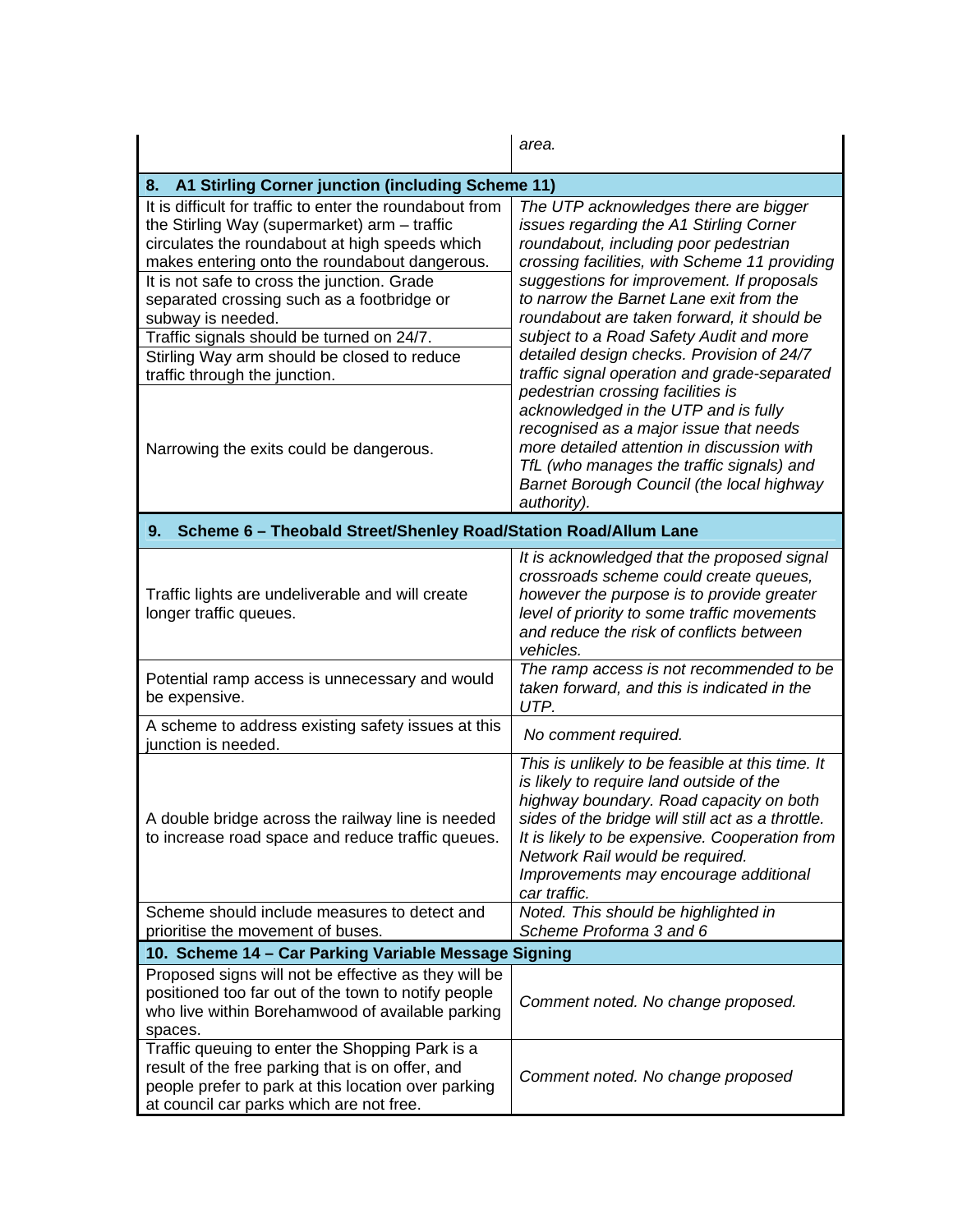| 11. Parking (general comments)                                                                                                                                                                                                               |                                                                                                                                                                                                                                                                                                                                                                                                                                                            |  |
|----------------------------------------------------------------------------------------------------------------------------------------------------------------------------------------------------------------------------------------------|------------------------------------------------------------------------------------------------------------------------------------------------------------------------------------------------------------------------------------------------------------------------------------------------------------------------------------------------------------------------------------------------------------------------------------------------------------|--|
| Disabled parking spaces on Shenley Road (town<br>centre) do not provide sufficient space for more<br>than 1 vehicle.                                                                                                                         | Comment noted. Matter to be raised with<br>Hertfordshire County Council. No further<br>action is proposed through the UTP.                                                                                                                                                                                                                                                                                                                                 |  |
| A-boards from adjacent shops prevent<br>drivers/passengers from opening car doors onto<br>the pavement.                                                                                                                                      | This issues will referred to HCC Highways                                                                                                                                                                                                                                                                                                                                                                                                                  |  |
| 1-hours free parking is needed in the town centre<br>for short-term trips.                                                                                                                                                                   | Comment noted. No change proposed                                                                                                                                                                                                                                                                                                                                                                                                                          |  |
| Absence of a body that is willing to take<br>responsibility for enforcement, e.g. in relation to<br>parking on pavements and near junctions.                                                                                                 | Comment noted - Hertsmere BC and HCC<br>to be informed. No change proposed within<br><b>UTP</b>                                                                                                                                                                                                                                                                                                                                                            |  |
| 12. Scheme 3 - Elstree Crossroads                                                                                                                                                                                                            |                                                                                                                                                                                                                                                                                                                                                                                                                                                            |  |
| Right turn from Elstree Hill South to Barnet Lane<br>should be banned as part of the proposed<br>scheme.                                                                                                                                     | This was considered as part of a public<br>consultation exercise in early 2012,<br>however this specific measure is not being<br>taken forward.                                                                                                                                                                                                                                                                                                            |  |
| Measures to detect and prioritise the movement<br>of buses should be incorporated within the<br>proposed scheme.                                                                                                                             | Noted. This should be highlighted in<br>Scheme Proforma 3 and 6                                                                                                                                                                                                                                                                                                                                                                                            |  |
| 13. Accessibility (general comments)                                                                                                                                                                                                         |                                                                                                                                                                                                                                                                                                                                                                                                                                                            |  |
| For the proposed schemes to be fully effective, a<br>more detailed understanding of the factors driving<br>current modal choice is needed.                                                                                                   | It is recognised that more detailed research<br>is needed in the longer term to understand<br>the factors which contribute to high car<br>mode share in the UTP area. The<br>forthcoming results of the most recent<br>County Travel Survey could provide some<br>initial insight into possible reasons for high<br>car dependancy, however a more detailed<br>study may be required. This will not be<br>undertaken prior to the adoption of this<br>UTP. |  |
| 14. Scheme 22.4 / Scheme 17 - Theobald Street                                                                                                                                                                                                |                                                                                                                                                                                                                                                                                                                                                                                                                                                            |  |
| Additional traffic islands are not needed. If they<br>are provided, they should incorporate sufficient<br>space for pedestrians.                                                                                                             | Noted. See response below.                                                                                                                                                                                                                                                                                                                                                                                                                                 |  |
| There are not enough crossing points for<br>pedestrians, particularly on the section of<br>Theobald Street between the Shopping Park and<br>Croxdale Road junctions, e.g. adjacent to the bus<br>stops (in the vicinity of Stratfield Road). | Consideration could be given to providing<br>an additional controlled crossing at a<br>suitable location on Theobald Street<br>between Croxdale Road and the Shopping<br>Park access. The interrelationship between<br>Schemes 17 and 22.4 will be emphasised.                                                                                                                                                                                             |  |
| 15. Barnet Lane/Furzehill Road Roundabout                                                                                                                                                                                                    |                                                                                                                                                                                                                                                                                                                                                                                                                                                            |  |
| Boy racers love Barnet Lane/Furzehill road<br>roundabout especially when it has been raining -<br>anti skid tarmac is required to improve safety                                                                                             | Comment noted. Matter to be raised with<br>Hertfordshire County Council. Herts Police<br>will be notified of this particular occurrence<br>of anti-social behaviour. No further action is<br>proposed through the UTP.                                                                                                                                                                                                                                     |  |
| 16. Figure 6 and Figure 9 Census Journey to Work maps                                                                                                                                                                                        |                                                                                                                                                                                                                                                                                                                                                                                                                                                            |  |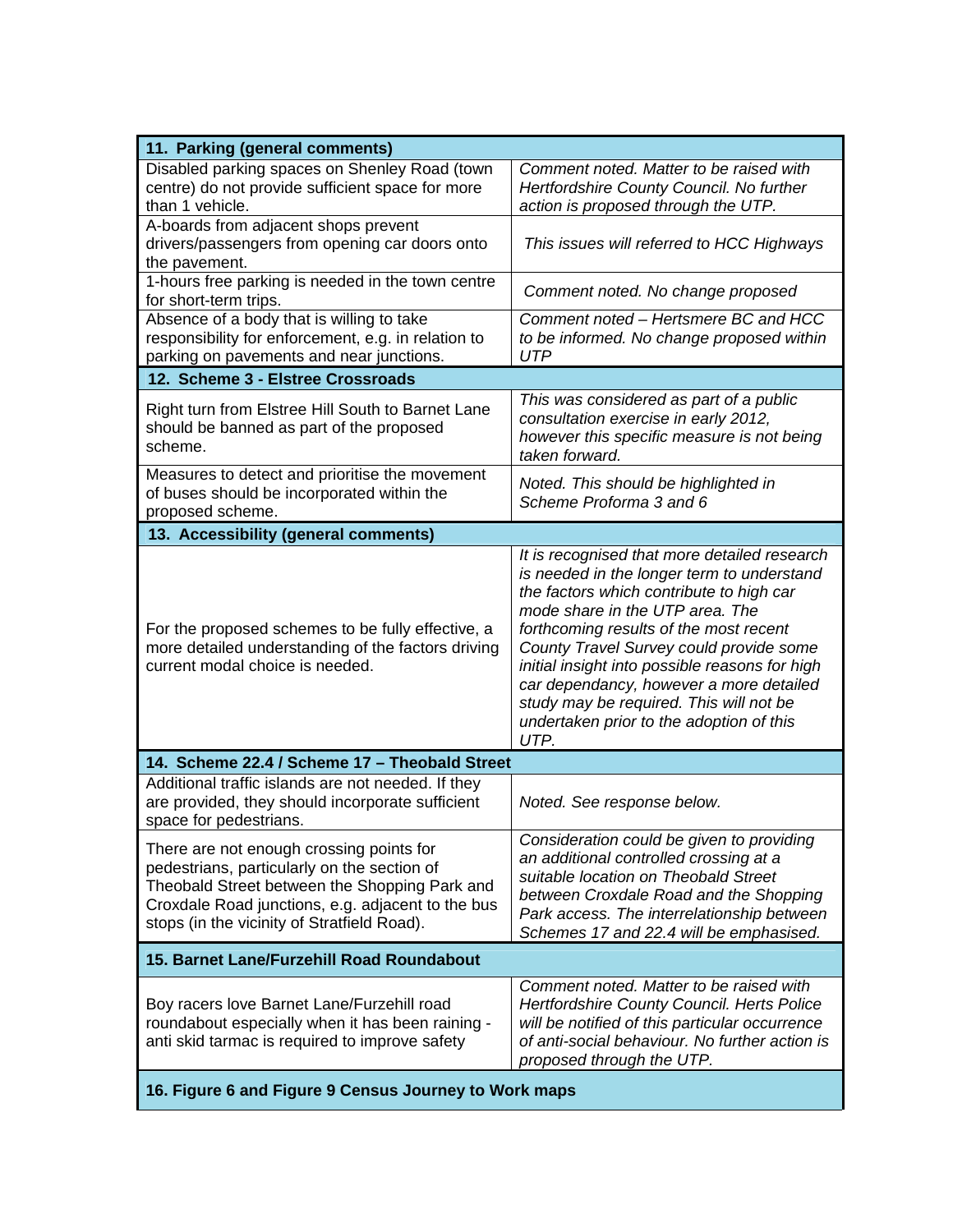| The travel-to-work maps are poor because they                                                           | $\mathcal{C}$ |
|---------------------------------------------------------------------------------------------------------|---------------|
| give no indication of the size of the flows involved, $\Big  \begin{array}{c} 0 \\ c \end{array} \Big $ |               |
| and do not include most of London.                                                                      |               |

*Consideration will be given to improving the clarity of the maps* 

A series of actions have been developed from the above consultation comments and responses. These are described in the following section of the report.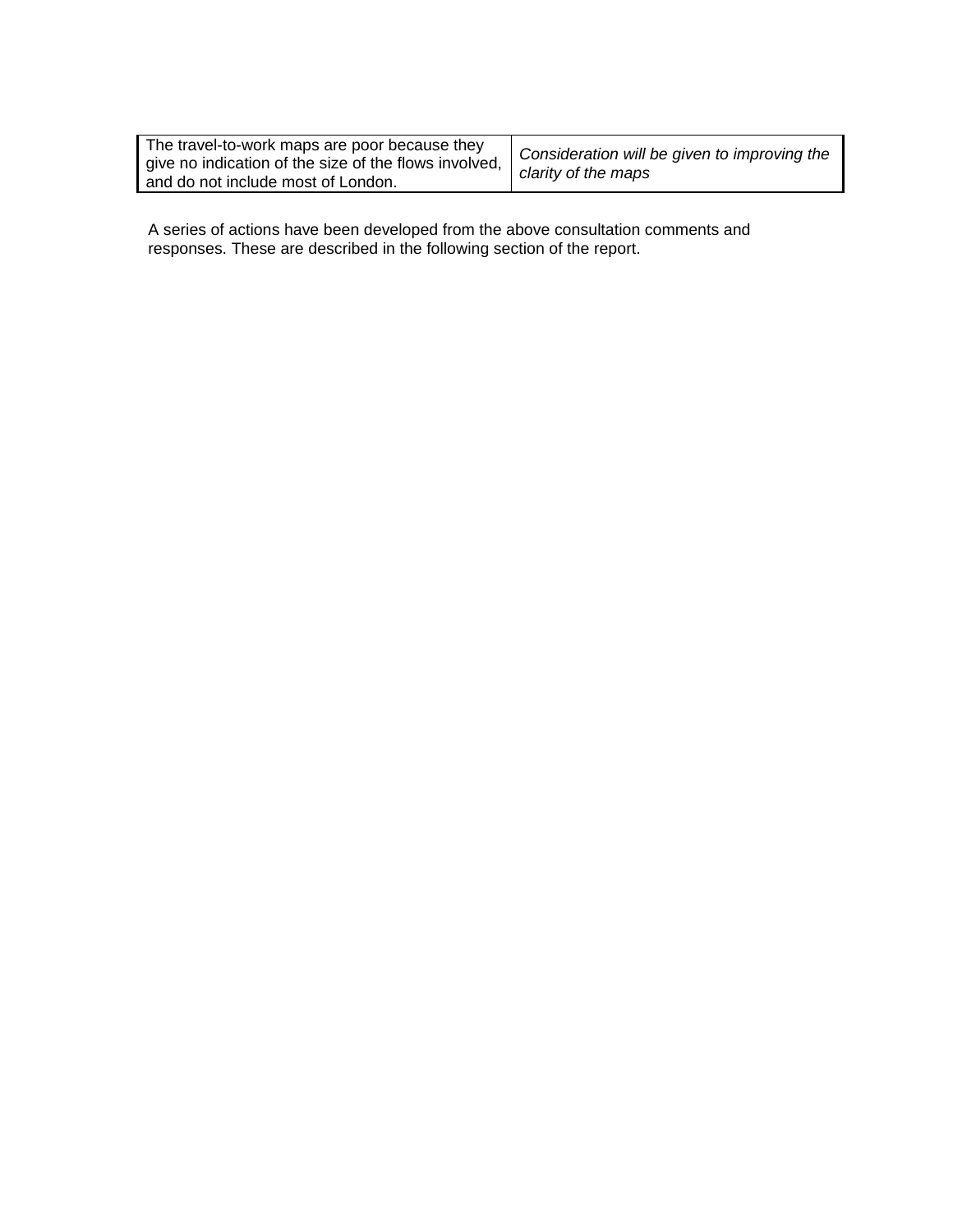The table below lists the actions which reflect the responses to the outcomes of the public consultation. These proposed actions have been initiated and should be reflected in the final UTP.

## **Table 3: List of Actions**

|                | <b>Amendment to Scheme Proforma 3</b>                                                                                                                                                                                                                                                                                                                                                                                                                                                                                                                                                                                  |
|----------------|------------------------------------------------------------------------------------------------------------------------------------------------------------------------------------------------------------------------------------------------------------------------------------------------------------------------------------------------------------------------------------------------------------------------------------------------------------------------------------------------------------------------------------------------------------------------------------------------------------------------|
| 1              | Indicate within text that the scheme will include technology to detect and prioritise<br>the movement of buses should be incorporated within the proposed scheme.                                                                                                                                                                                                                                                                                                                                                                                                                                                      |
|                | (Text revised accordingly within the final UTP)                                                                                                                                                                                                                                                                                                                                                                                                                                                                                                                                                                        |
|                | <b>Amendment to Scheme Proforma 5</b>                                                                                                                                                                                                                                                                                                                                                                                                                                                                                                                                                                                  |
| $\overline{2}$ | Acknowledge the issue regarding flooding and the wooden bridge on Aldenham Park<br>• Consideration to be given to Barnet Lane providing a further alternative route linking<br>Elstree and Borehamwood (potentially using Deacons Hill Road)                                                                                                                                                                                                                                                                                                                                                                           |
|                | (These amendments included in final the UTP)                                                                                                                                                                                                                                                                                                                                                                                                                                                                                                                                                                           |
|                | Amendment to Scheme Proforma 6                                                                                                                                                                                                                                                                                                                                                                                                                                                                                                                                                                                         |
| 3              | Removal of the ramp access option (this is already indicated as not being preferred)<br>Indicate within text that the scheme will include technology to detect and prioritise<br>the movement of buses should be incorporated within the proposed scheme.                                                                                                                                                                                                                                                                                                                                                              |
|                | (These amendments included in final the UTP)                                                                                                                                                                                                                                                                                                                                                                                                                                                                                                                                                                           |
|                |                                                                                                                                                                                                                                                                                                                                                                                                                                                                                                                                                                                                                        |
|                | <b>Amendments to Scheme Proforma 22.1</b>                                                                                                                                                                                                                                                                                                                                                                                                                                                                                                                                                                              |
| 4              | • Area of interest to be extended to cover Rowley Lane (north of junction with one-way<br>gyratory) and Potters Lane (east of Denham Way).<br>A number of potential options for addressing speeds will be presented in text form<br>$\bullet$<br>Emphasize linkage with other schemes, e.g. Scheme 9 and Scheme 10.<br>• Consideration to be given revising the existing 'Y-junction' of Well End Road and<br>Potters Lane, potentially to a simple T-junction.<br>Acknowledge Well End Road is used by horse riders and the need for options to<br>$\bullet$<br>take this into account potentially including signage. |
|                | (These amendments included in final the UTP)                                                                                                                                                                                                                                                                                                                                                                                                                                                                                                                                                                           |
|                |                                                                                                                                                                                                                                                                                                                                                                                                                                                                                                                                                                                                                        |
| 5              | <b>Amendment to Scheme Proforma 22.4</b>                                                                                                                                                                                                                                                                                                                                                                                                                                                                                                                                                                               |
|                | Emphasize linkage with Scheme 17 within text.                                                                                                                                                                                                                                                                                                                                                                                                                                                                                                                                                                          |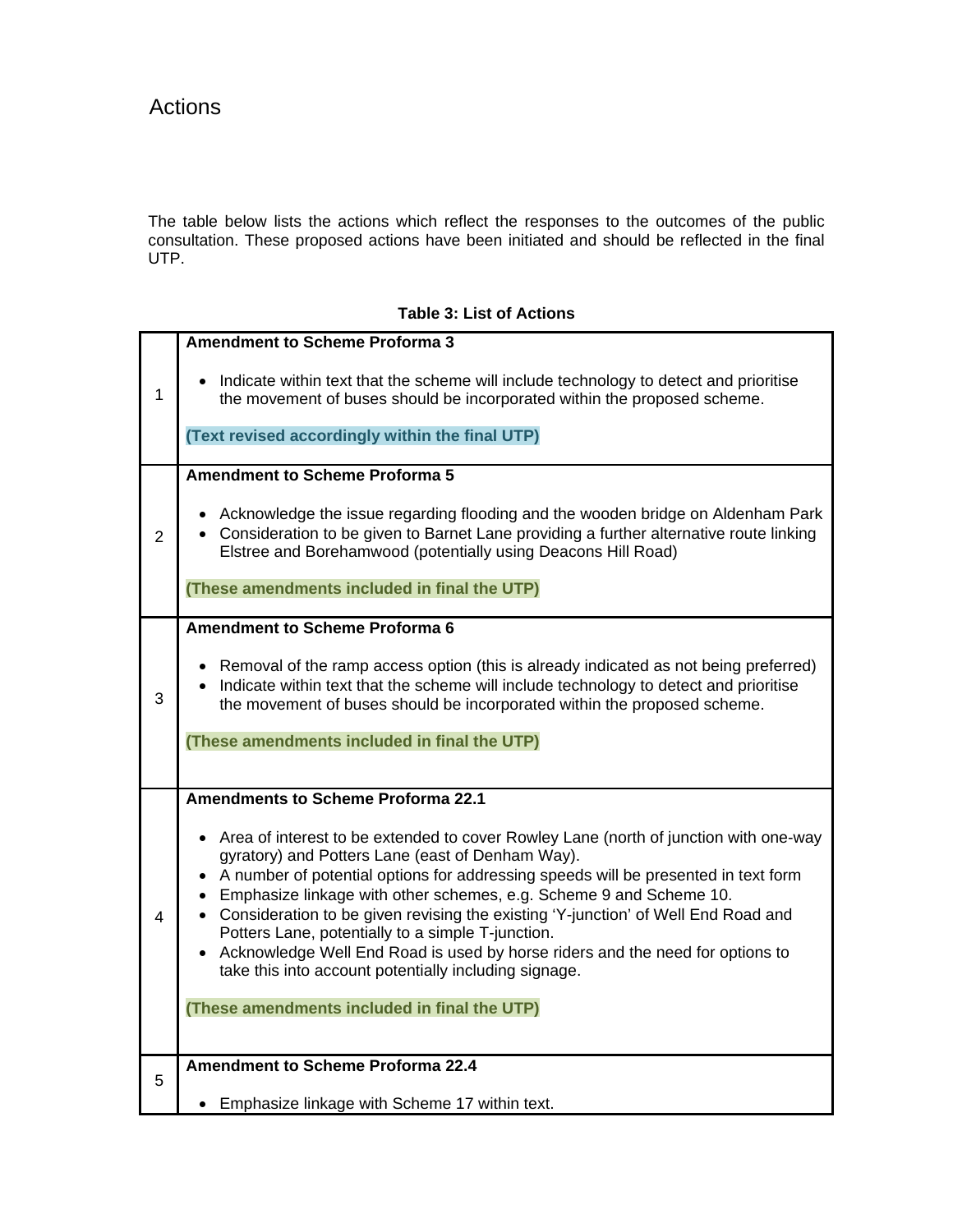|                | • Consideration of additional signalised crossing (potentially incorporating a flat top<br>hump) in replacement of proposed traffic islands between Shopping Park and<br>Croxdale Road junctions - potential suitable location to be identified and text/figures<br>to be amended accordingly.<br>(These amendments included in final the UTP)                                                                                                                                                                                                                                                                                                                                                                 |
|----------------|----------------------------------------------------------------------------------------------------------------------------------------------------------------------------------------------------------------------------------------------------------------------------------------------------------------------------------------------------------------------------------------------------------------------------------------------------------------------------------------------------------------------------------------------------------------------------------------------------------------------------------------------------------------------------------------------------------------|
|                |                                                                                                                                                                                                                                                                                                                                                                                                                                                                                                                                                                                                                                                                                                                |
| 6              | <b>Review of bus maps</b><br>• All maps contained within the UTP relating to bus services will be checked and<br>amended where necessary to ensure they reflect current service provision.                                                                                                                                                                                                                                                                                                                                                                                                                                                                                                                     |
|                | (Text revised accordingly within the final UTP)                                                                                                                                                                                                                                                                                                                                                                                                                                                                                                                                                                                                                                                                |
|                | <b>Table 8: Public Transport Issues</b>                                                                                                                                                                                                                                                                                                                                                                                                                                                                                                                                                                                                                                                                        |
| $\overline{7}$ | Reference to bus route 107 conversion to double-decker to be checked and<br>amended as appropriate                                                                                                                                                                                                                                                                                                                                                                                                                                                                                                                                                                                                             |
|                | (Text revised accordingly within the final UTP)                                                                                                                                                                                                                                                                                                                                                                                                                                                                                                                                                                                                                                                                |
|                | Figure 6 and Figure 9 - 2001 Census Journeys to Work maps                                                                                                                                                                                                                                                                                                                                                                                                                                                                                                                                                                                                                                                      |
| 8              | • Clarity of the map will be improved.                                                                                                                                                                                                                                                                                                                                                                                                                                                                                                                                                                                                                                                                         |
|                | (Text revised accordingly within the final UTP)                                                                                                                                                                                                                                                                                                                                                                                                                                                                                                                                                                                                                                                                |
|                | <b>Disclaimer</b><br>The following disclaimer will be inserted on page 84 of the UTP and before the<br>Scheme Proformas in Appendix D to emphasize that the proposed schemes could<br>be subject to change:                                                                                                                                                                                                                                                                                                                                                                                                                                                                                                    |
| 9              | The scheme proformas included within the UTP are intended to provide an initial<br>indication of the scale and form of potential measures that could be implemented in<br>the future. All schemes intended to be taken forward will be subject to further more<br>detailed investigations prior to implementation. There is potential that not all of the<br>schemes will be taken forward, and those that are taken forward may eventually vary<br>in scale and form to those outlined in the UTP. Schemes which are to be taken<br>forward for further development will be subject to public consultation prior to being<br>included in the County Council's forward programme of works, and implementation. |
|                | (Text revised accordingly within the final UTP)                                                                                                                                                                                                                                                                                                                                                                                                                                                                                                                                                                                                                                                                |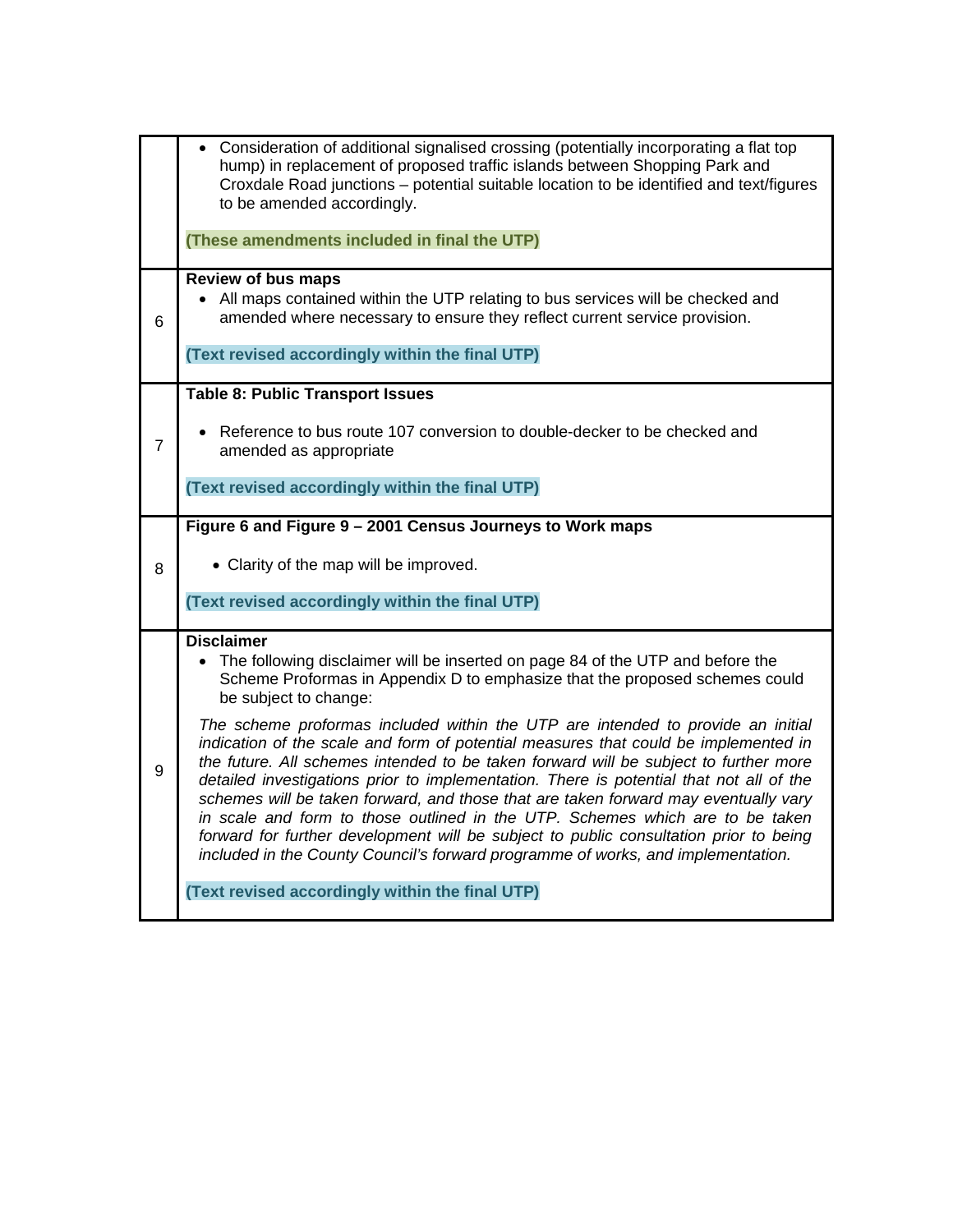## Appendix E1 – Online Questionnaire

## **Borehamwood and Elstree Urban Transport Plan**

## **Draft Plan Questionnaire January 2013**

This is your opportunity to influence the direction of the Borehamwood and Elstree Urban Transport Plan. Please fill in this questionnaire so we can take your views into account

#### **Are you male or female?** (please circle)

| Male | Female |
|------|--------|
|      |        |

#### **Which age group are you in?** (please circle)

| Under 16 | 16-29 | 30-45 | 46-65 | $65+$ |
|----------|-------|-------|-------|-------|
|          |       |       |       |       |

#### **Where do you live?** (please circle)

| Elstree | Borehamwood | Well End | Elsewhere |
|---------|-------------|----------|-----------|
|         |             |          |           |

#### **Where do you work?** (please circle)

|                                                       | . .                             |                  |                                        |                                    |
|-------------------------------------------------------|---------------------------------|------------------|----------------------------------------|------------------------------------|
| $\overline{\phantom{a}}$<br>™r∩r<br>- 10<br>--<br>ᆸᄓᄔ | amwood<br>- - - -<br>ונור<br>на | Weli<br>:nc<br>ы | --<br>.<br>-<br>ו/יי<br>11 U U<br>- '' | ∕ work<br>currently<br>nn<br>' الہ |
|                                                       |                                 |                  |                                        |                                    |

#### **How do you travel to work at the moment?** (please circle)

*More than one can be circled if different modes are used for different parts of your journey.* 

| Walk                   | Cycle | <b>Bus</b> | Train | Car driver | Car       |  |
|------------------------|-------|------------|-------|------------|-----------|--|
|                        |       |            |       |            | passenger |  |
|                        |       |            |       |            |           |  |
| Other (please specify) |       |            |       |            |           |  |
|                        |       |            |       |            |           |  |
|                        |       |            |       |            |           |  |
|                        |       |            |       |            |           |  |

*Please tick your opinions overleaf on each of the following topics stated within the Urban Transport Plan.*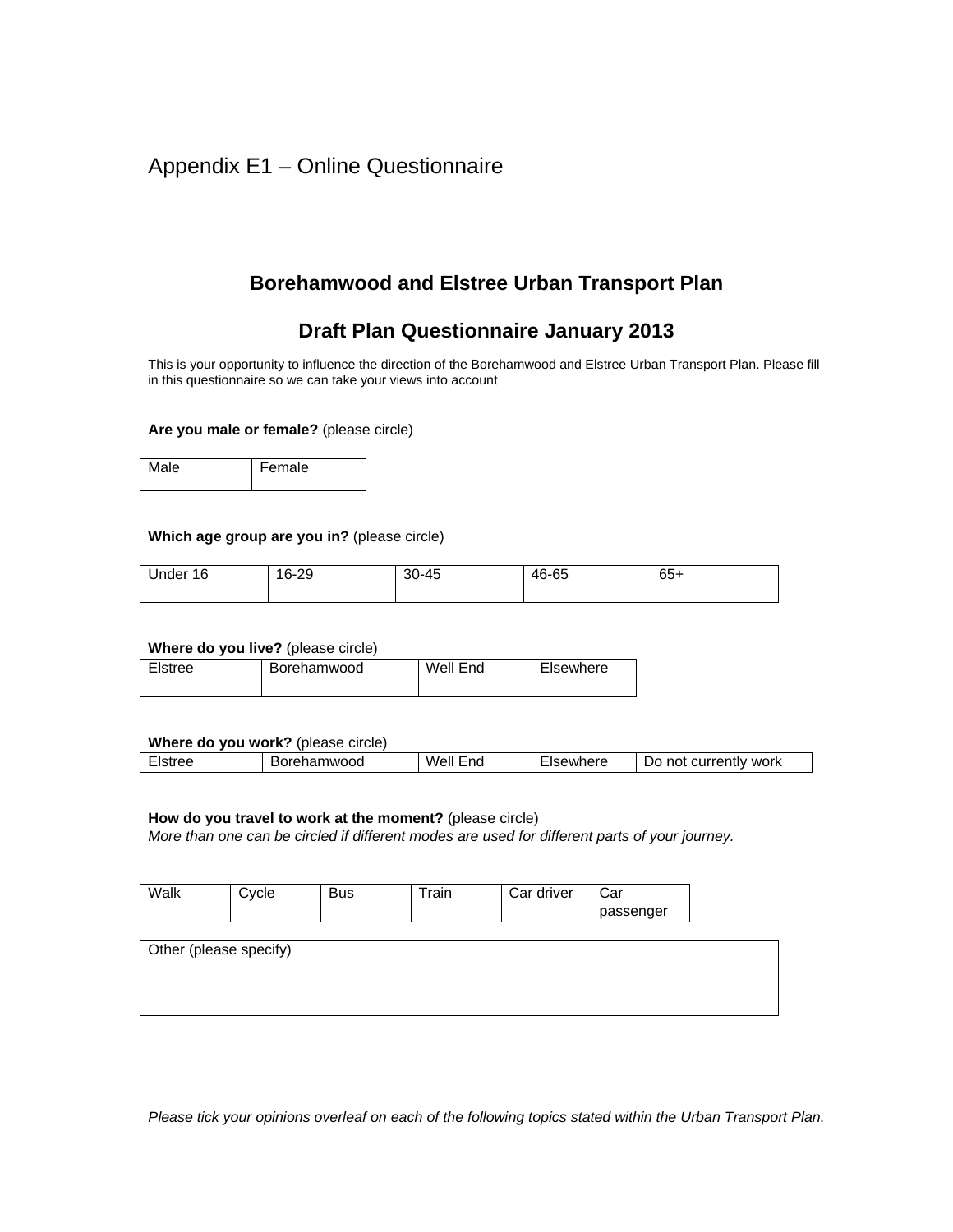## **Highways and Congestion Schemes**

**Do you support the proposed schemes to improve key junctions, including Elstree Crossroads and the Station Road/Allum Lane/Theobald Street/Shenley Road junction?** 

(Scheme numbers 03, 06, 15 and 16)

| Fully   | Partly  | No   | Partly         | Fully  |
|---------|---------|------|----------------|--------|
|         |         |      |                |        |
| Support | Support | View | <i>D</i> ppose | )ppose |
|         |         |      |                |        |
|         |         |      |                |        |

Additional Comments:

**Accessibility Schemes** 

**Do you support the proposed schemes for improving Accessibility to key facilities including Centennial Park and Hertswood School?** 

(Scheme numbers 01, 04, 08 and 20)

| Fully   | Partly  | No   | Partlv        | Fully         |
|---------|---------|------|---------------|---------------|
| Support | Support | √iew | <b>Oppose</b> | <b>Oppose</b> |

| Additional Comments: |  |  |  |
|----------------------|--|--|--|
|                      |  |  |  |
|                      |  |  |  |
|                      |  |  |  |

## **Cycling Schemes**

**Dou you support the proposed schemes to improve and enhance the cycle network?**  (Scheme numbers 02, 05, 07, 09, 10, 12, 17 and 21)

| Fully   | Partly  | No   | Partly        | Fully  |
|---------|---------|------|---------------|--------|
| Support | Support | View | <b>Oppose</b> | Oppose |
|         |         |      |               |        |

| Additional Comments: |  |  |
|----------------------|--|--|
|                      |  |  |
|                      |  |  |
|                      |  |  |
|                      |  |  |

## **Walking Schemes**

#### **Do you support the proposed schemes for improving Walking facilities?**

(Scheme numbers 11 and 18)

|  | ⊶ | --- | __ | <b>ALLIV</b> | л. |
|--|---|-----|----|--------------|----|
|--|---|-----|----|--------------|----|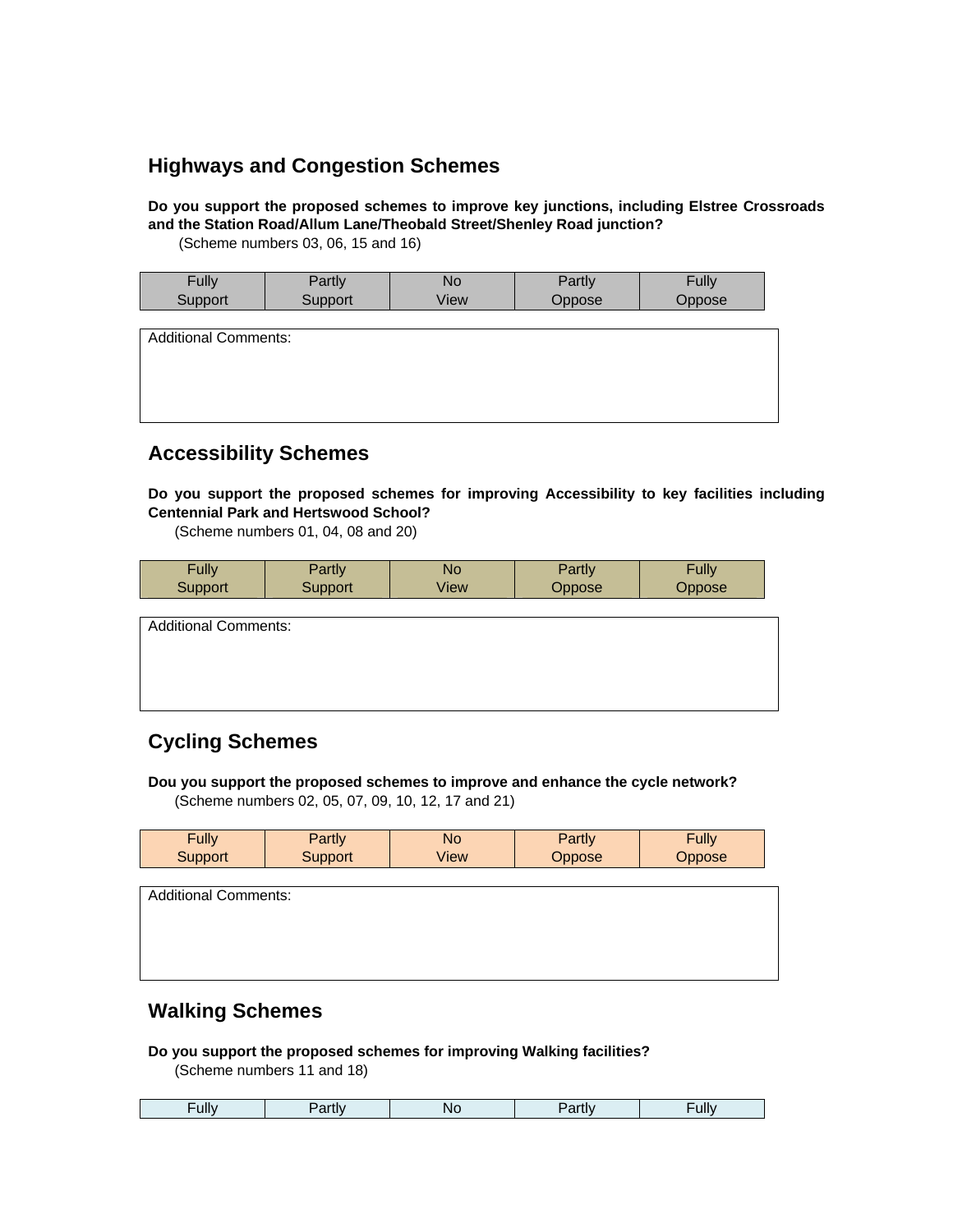| Support                     | Support | View | Oppose | Oppose |
|-----------------------------|---------|------|--------|--------|
|                             |         |      |        |        |
| <b>Additional Comments:</b> |         |      |        |        |
|                             |         |      |        |        |
|                             |         |      |        |        |
|                             |         |      |        |        |
|                             |         |      |        |        |

## **Parking Schemes**

#### **Do you support the proposed schemes to address parking?**

(Scheme numbers 13, 14 and 19)

| <b>Fully</b>                | Partly  | <b>No</b> | Partly | <b>Fully</b> |
|-----------------------------|---------|-----------|--------|--------------|
| Support                     | Support | View      | Oppose | Oppose       |
| <b>Additional Comments:</b> |         |           |        |              |

## **Speed Compliance Schemes**

#### **Do you support the proposed schemes to tackle traffic speeds?**

(Scheme number 22)

| <b>Fully</b>                | Partly  | <b>No</b> | Partly | Fully  |
|-----------------------------|---------|-----------|--------|--------|
| Support                     | Support | View      | Oppose | Oppose |
| <b>Additional Comments:</b> |         |           |        |        |

*Please let us know if you have any further comments*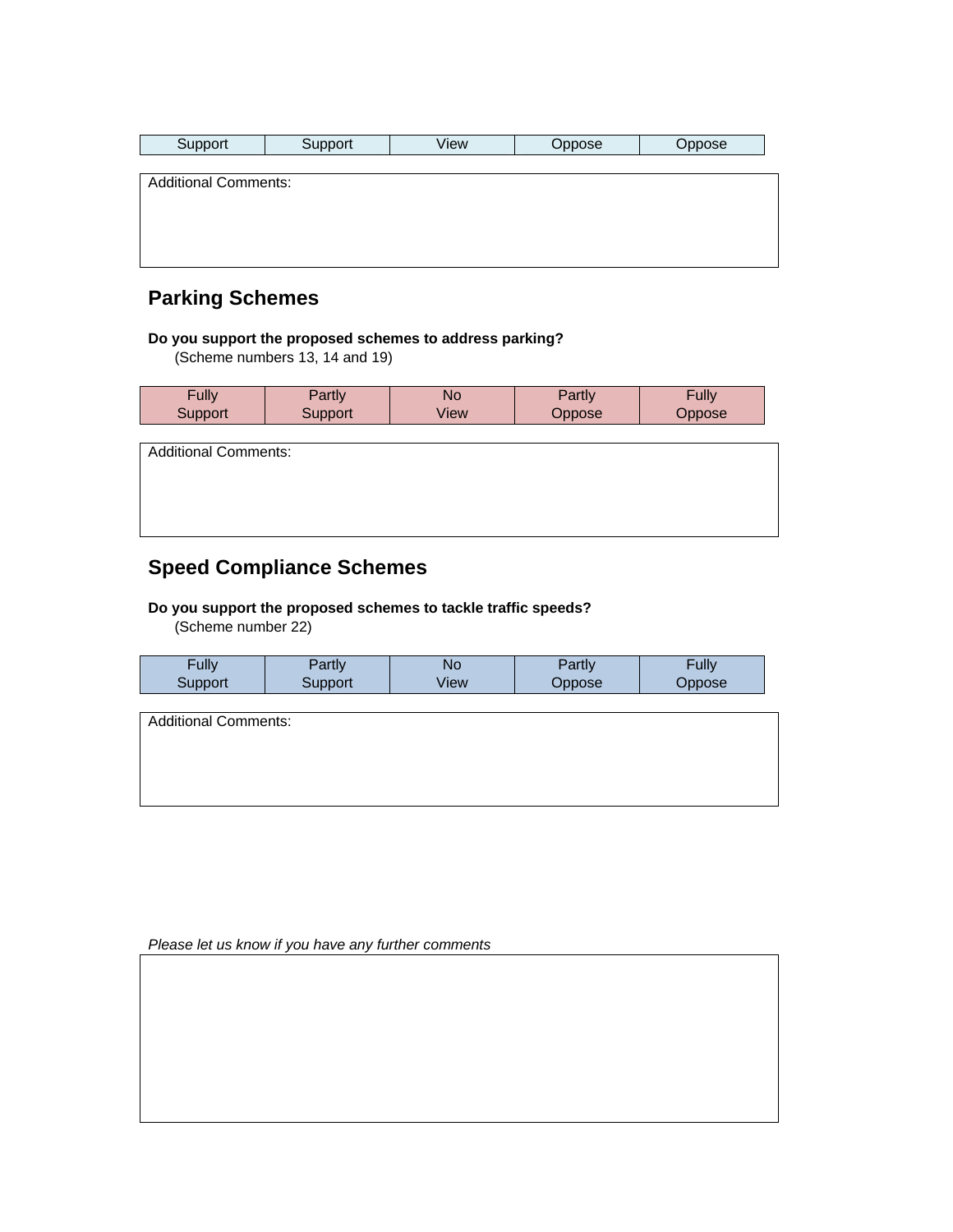**Thank you for taking time to share your views with us.**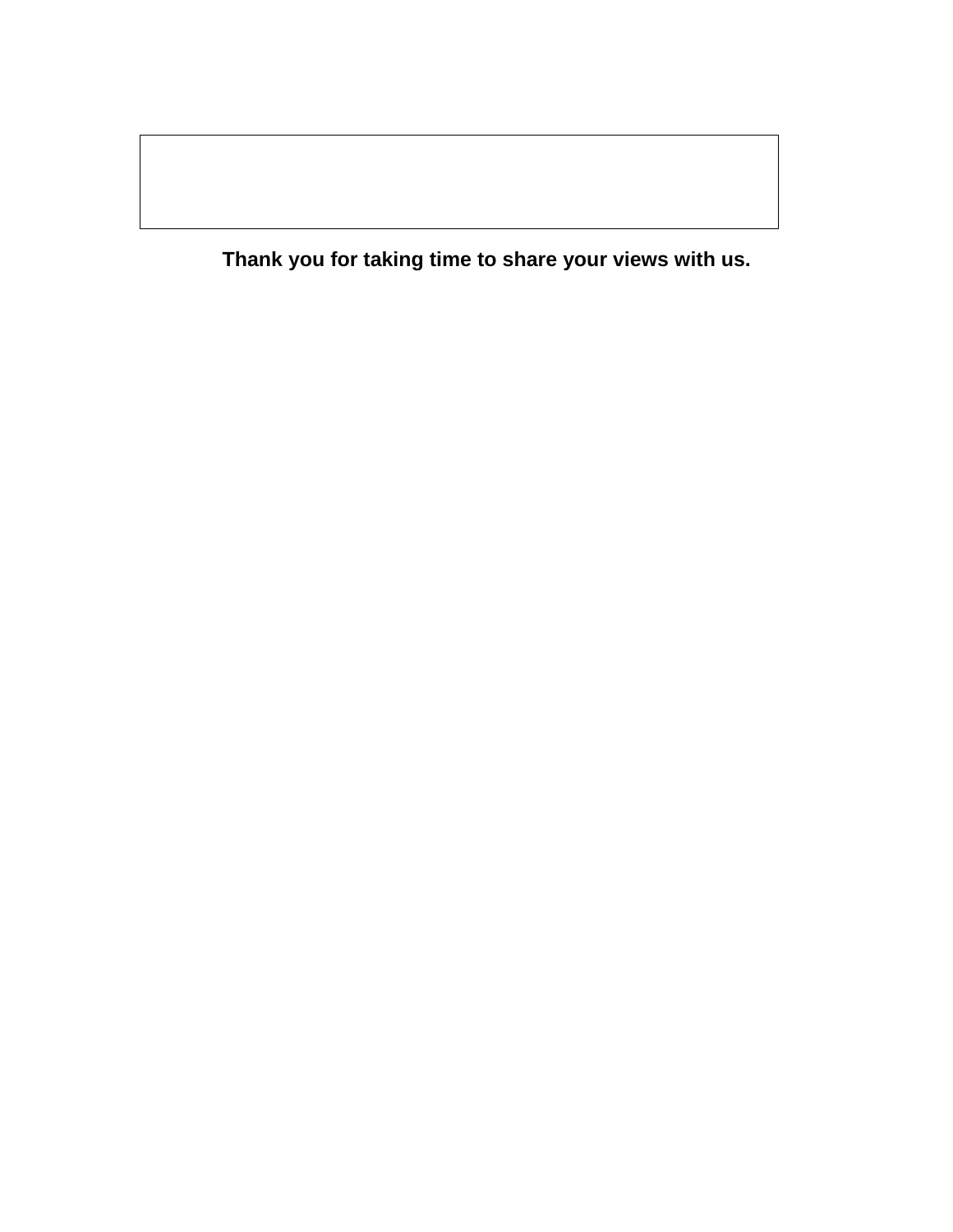## Appendix E2 – A1/A0-sized Exhibition Display Panels



**Introductory Display Panel 1**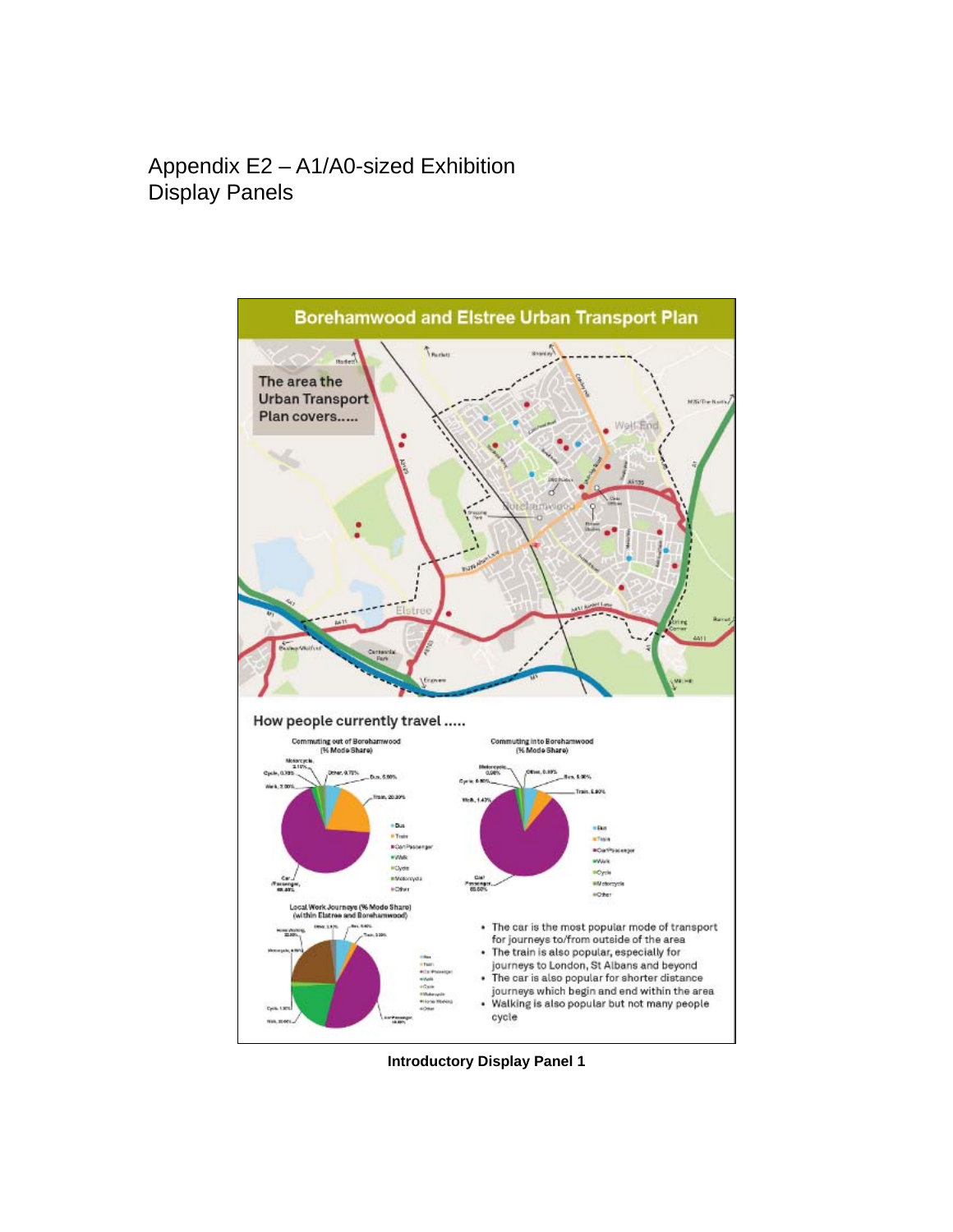

**Introductory Display Panel 2**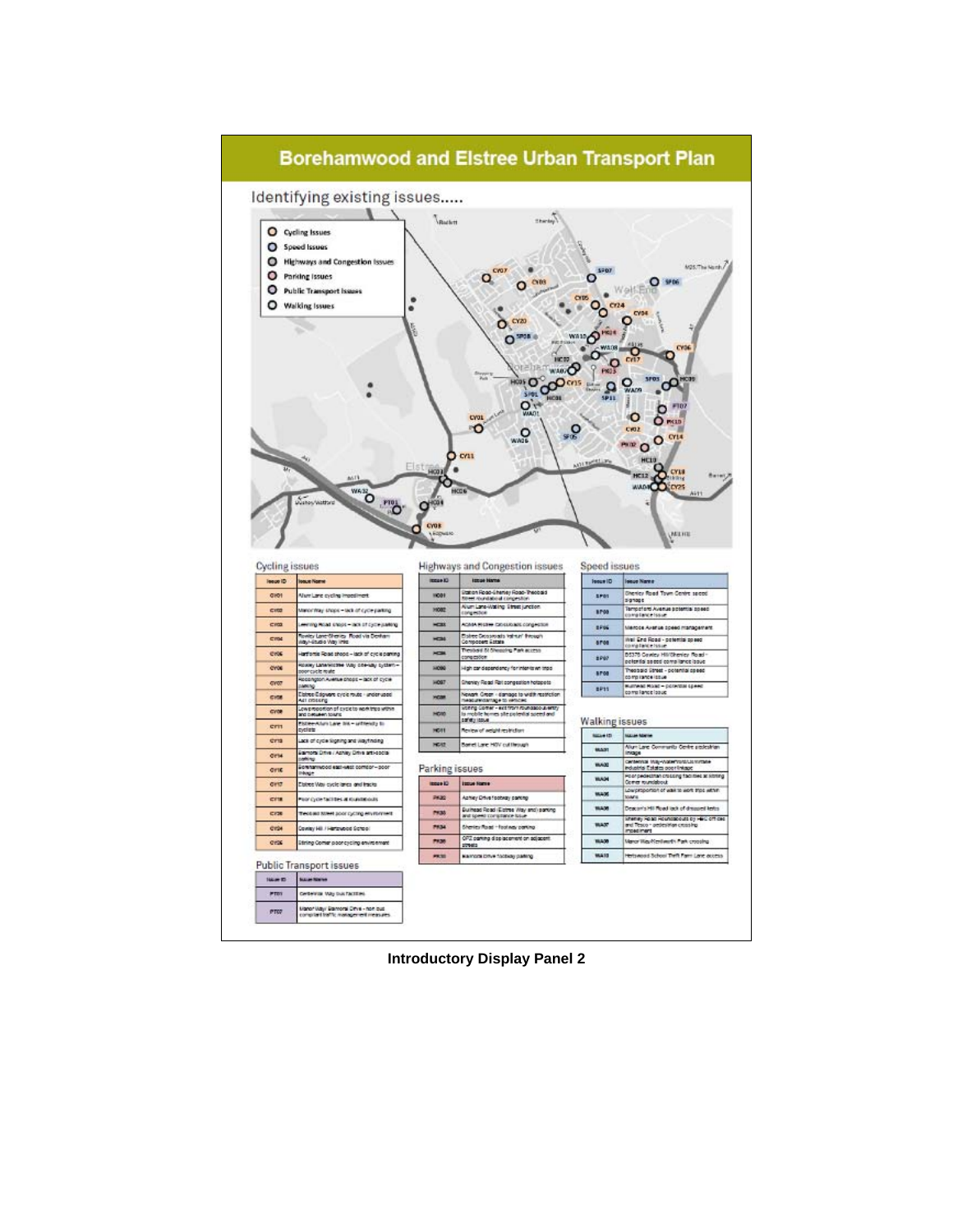

**Introductory Display Panel 3**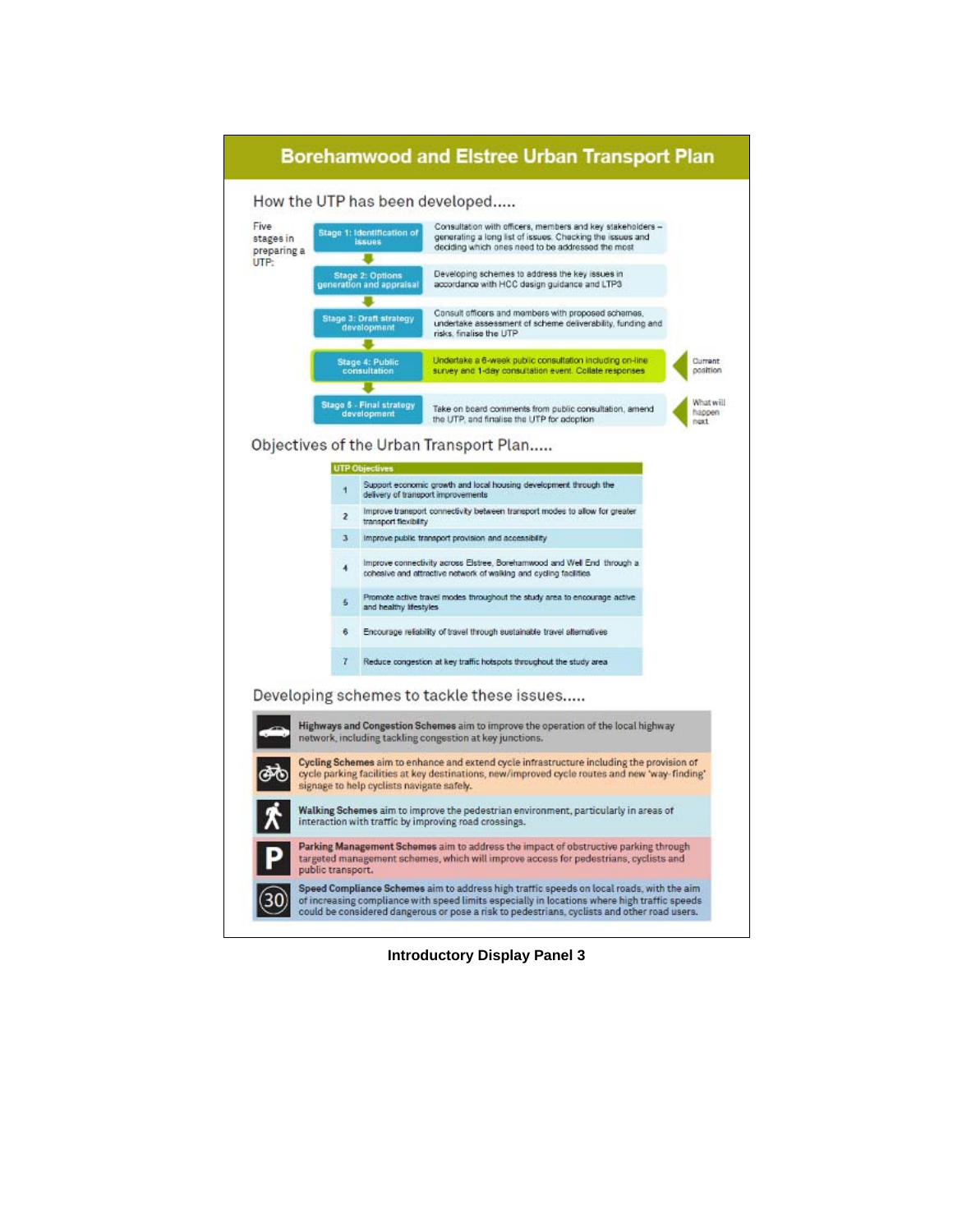

**Scheme Description Display Panel 1**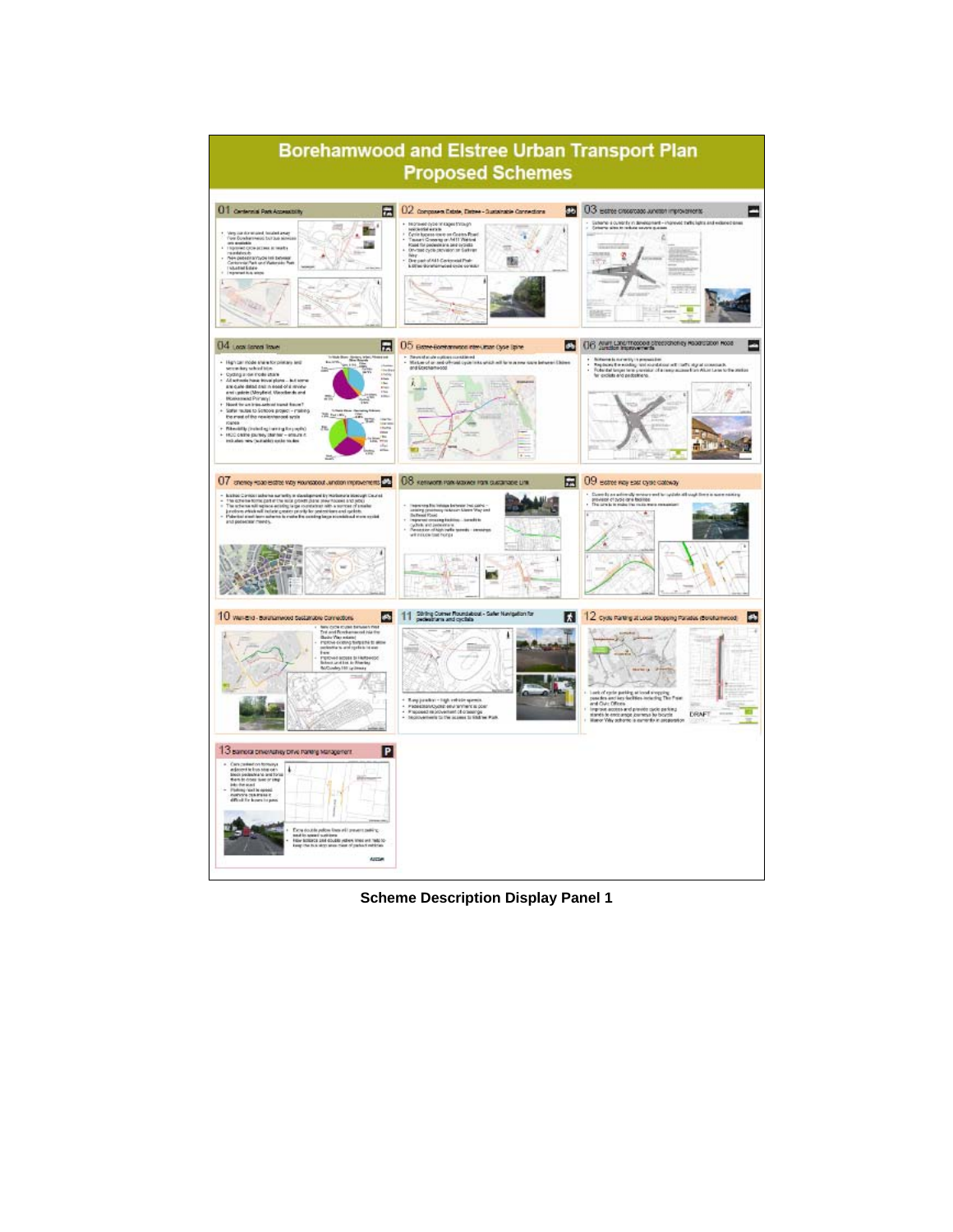

**Scheme Description Display Panel 2**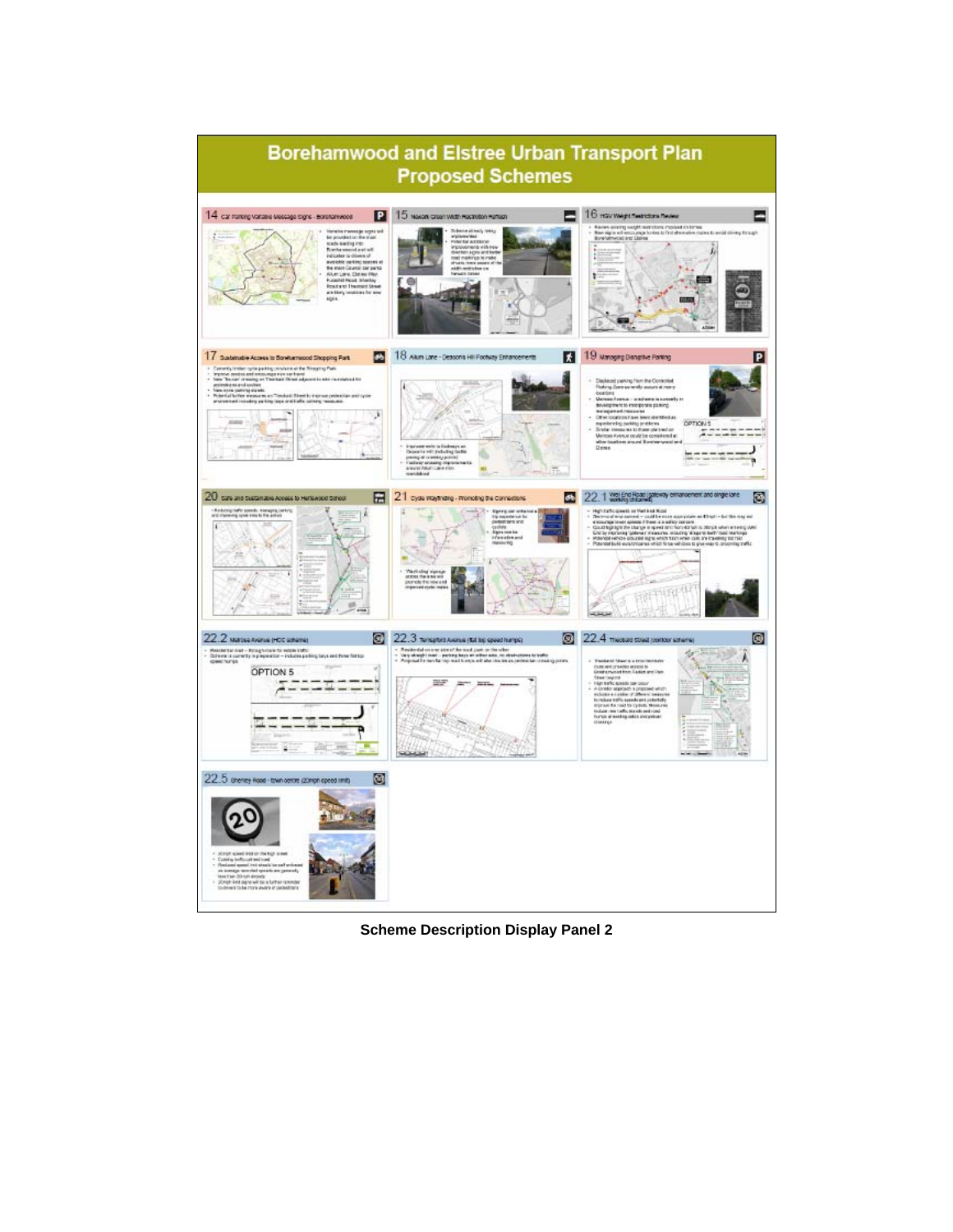

**Scheme Description Display Panel 3**